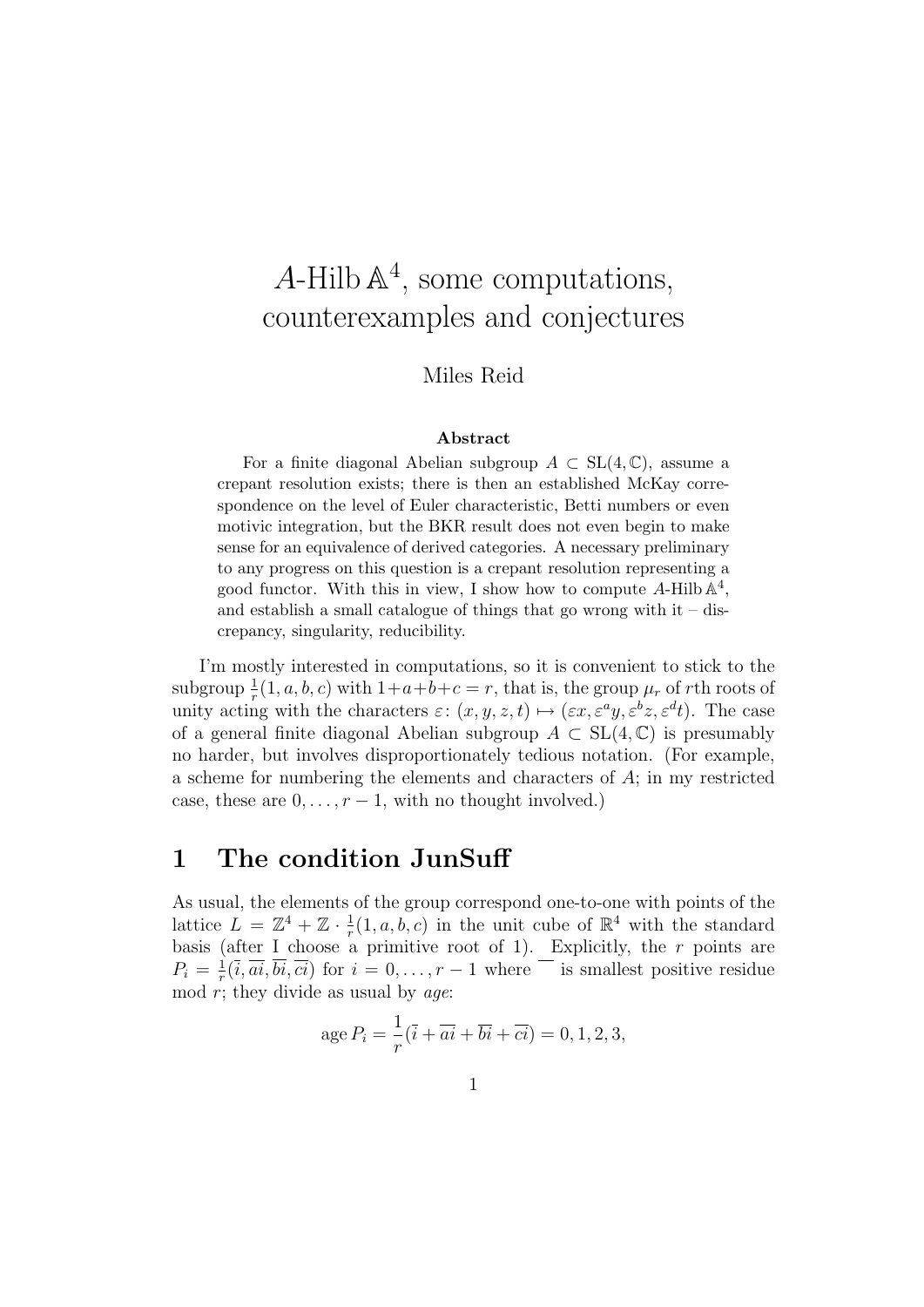with the identity (or origin) at age 0, the juniors Jun at age 1, the middleaged Mid at age 2, and the seniors at age 3.

I make the extra assumption to ensure enough juniors to do the work:

every 
$$
P_i \in
$$
 Mid is a sum of two juniors (JunSuff)

The following is an experimental result: JunSuff is a necessary and sufficient condition for the existence of a crepant resolution. More precisely, when JunSuff holds, the barycentric subdivision at a suitably chosen junior point leads to a fan of four cones still satisfying JunSuff; this holds for all my  $\frac{1}{r}(1, a, b, c)$  cases with  $r \leq 100$ .

#### 1.1 When does JunSuff hold?

When JunSuff holds is currently slightly mysterious. Experimental evidence (you see the pattern?): for  $r \gg 0$ ,

JunSuff $(r, [1, 2, 3, r - 6]) \iff 6 \mid r$  $\text{JunSuff}(r, [1, 2, 4, r - 7]) \iff$  $r \in [0, 2, 4, 7, 8, 11, 14, 15, 16, 18, 22, 23] \mod 28$  $J\text{unSuff}(r, [1, 2, 5, r - 8]) \iff r \in [0, 4, 8, 10, 18, 20, 24, 28, 34] \mod{40}$ JunSuff $(r, [1, 2, 6, r - 9]) \iff 3 \mid r$  $\text{JunSuff}(r, [1, 2, 7, r - 10]) \iff$  $r \in [0, 10, 12, 14, 20, 24, 34, 40, 42, 52, 54, 62] \mod 70$ JunSuff $(r, [1, 2, 8, r - 11]) \iff r \in [0, 4, 8, 11, 12, 15, 19, 22, 23, 24, 30, 35,$ 44, 46, 48, 52, 55, 56, 59, 63, 67, 68, 70, 78, 79, 88] mod 88 JunSuff $(r, [1, 2, 9, r - 12]) \iff 6 \mid r$ JunSuff $(r, [1, 3, 4, r - 8]) \iff$  $r \in [0, 8, 12, 20, 24, 32, 36, 44, 48, 56] \mod 80$ JunSuff $(r, [1, 3, 5, r - 9]) \iff r \in [0, 9, 12] \mod 30$ JunSuff $(r, [1, 3, 6, r - 10]) \iff r \in [0, 2, 3, 5, 6, 10, 11, 12]$ 15, 16, 20, 21, 22, 23, 26] mod 30  $J\text{unSuff}(r, [1, 3, 7, r - 11]) \iff r \in [0, 6, 11, 14, 18, 39, 56, 62, 69, 77, 83,$ 84, 95, 102, 105, 111, 116, 132, 144, 146, 161, 165, 168, 179, 182, 188, 209, 210, 216, 221] mod 231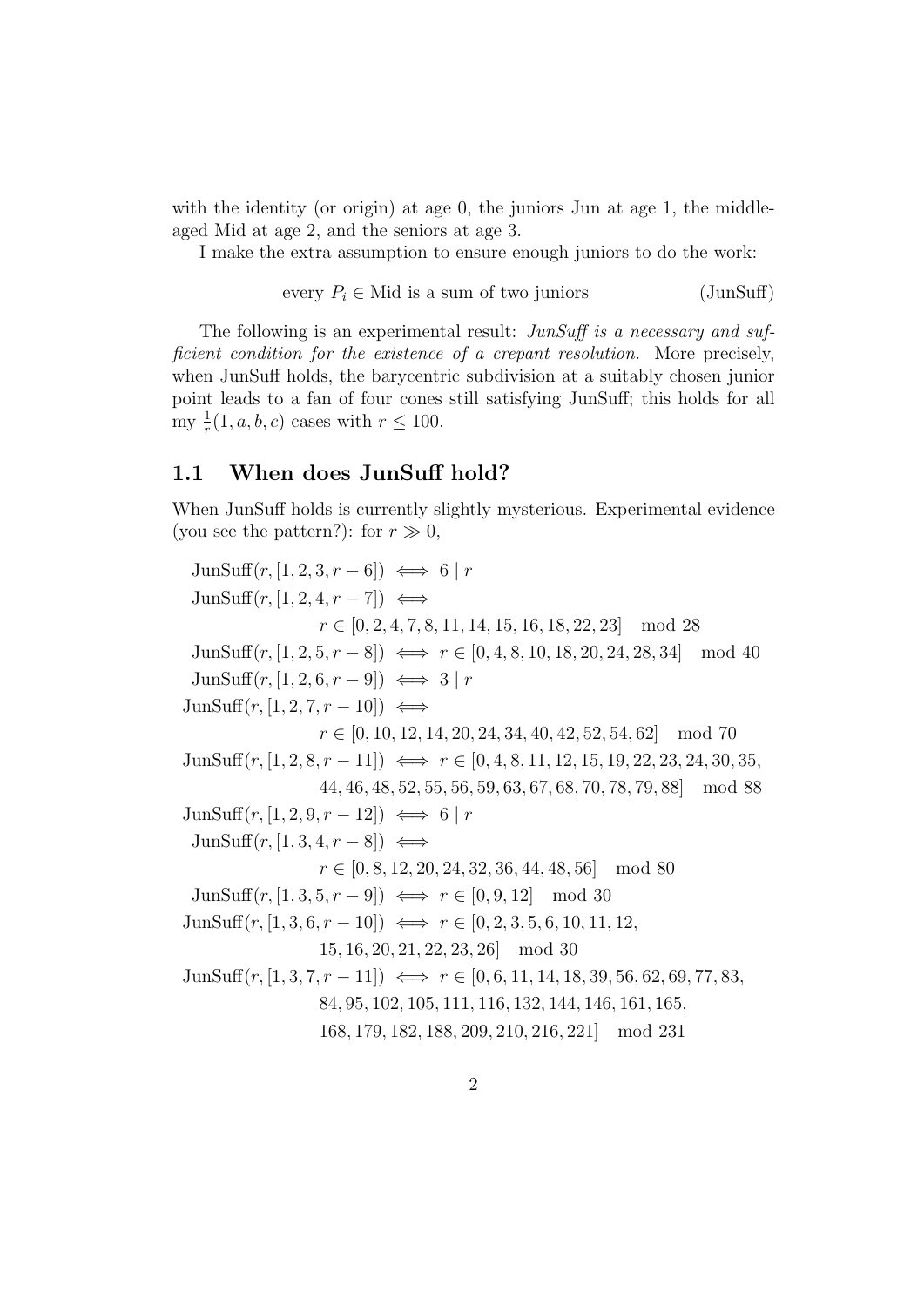The proper solutions with  $r = 20$  are listed at the start of Section 3. Those with  $r = 23$  are:

$$
\frac{1}{23}(1, 1, 3, 18), \quad \frac{1}{23}(1, 1, 7, 14), \quad \frac{1}{23}(1, 2, 4, 16).
$$

The prime (or coprime) cases, corresponding to isolated fixed points, tend to be less rich than the composite cases. They eventually show all the same complications as the composite cases, but hidden inside after blowups, and so are somewhat deceptive to work with. Typical features appear at once in composite cases, whereas in coprime cases they may only appear for large  $r$ .

The above results were obtained from the following simple Magma routines (online version for copy-and-paste at

```
http://www.warwick.ac.uk/~masda/McKay/Magma_AH4.)
```

```
1.2 Points of \frac{1}{r}(a_1, a_2, a_3, a_4) in unit cube
```

```
function Pts(r,A)
  return [[a*k \mod r : a \text{ in } A] : k \text{ in } [1..r-1]];
end function;
```
## 1.3 The condition JunSuff

The condition is that every middle-aged point is a sum of 2 juniors. The function returns true, or false together with the first case it fails.

```
function JunSuff(r,A)
  Points := Pts(r, A);
  Jun := [P : P in Points | &+P eq r];
  Mid := [P : P in Points | &+P eq 2*r];Sums := [[P1[i]+P2[i] : i in [1..4]] : P1 in Jun, P2 in Jun];
    if &and[P in Sums : P in Mid] then return true;
    else return false, [P : P in Mid | P notin Sums][1];
    end if;
end function;
```
## 1.4 Search for solutions of JunSuff

For each r, list  $\frac{1}{r}(a_1, a_2, a_3, a_4)$  for which JunSuff holds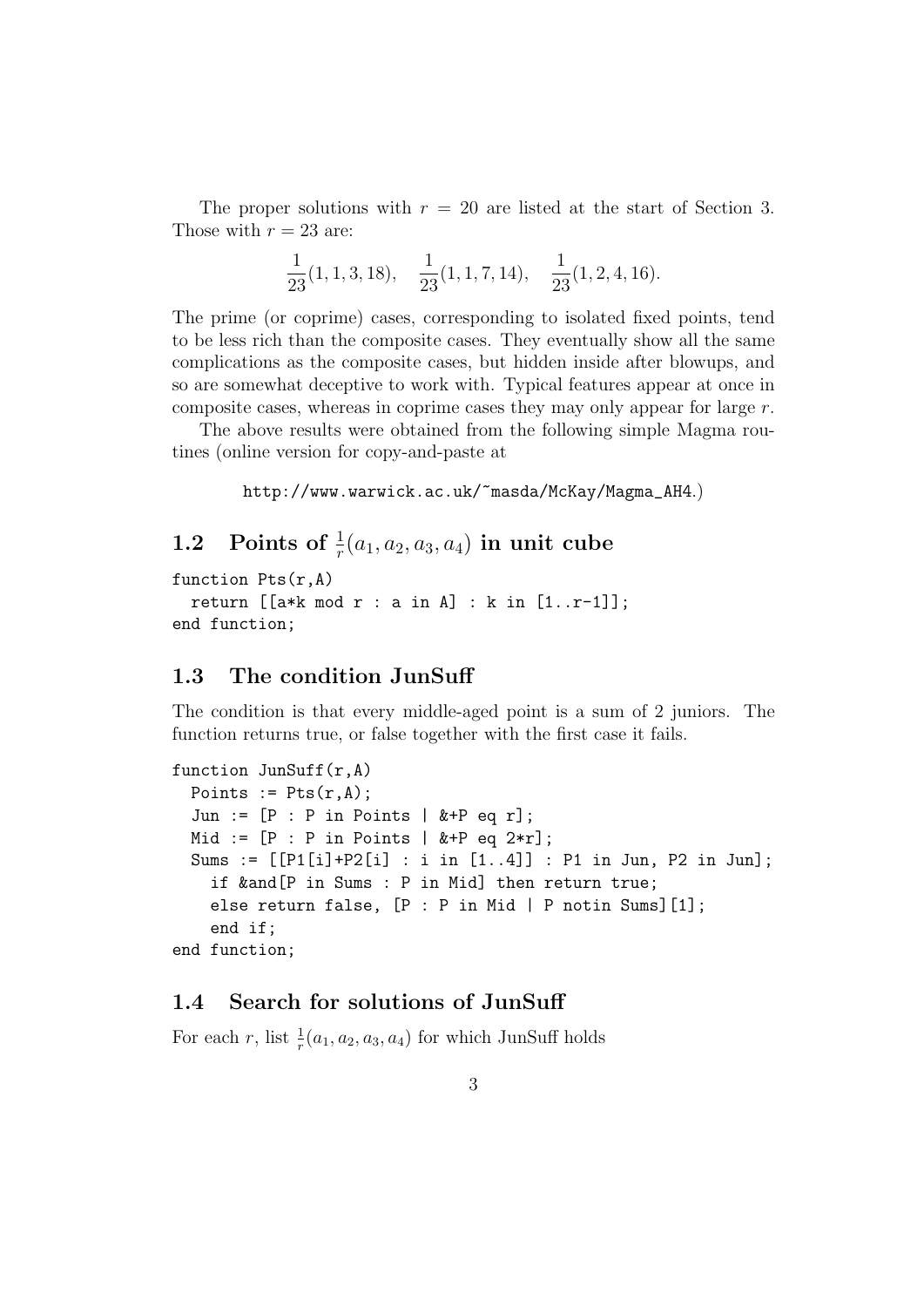```
function Solutions(r);
  TempSolutions := [[0,0,0,0]]; // initiate list with nonsense
  for a1 in [i : i in [0..r div 4]],a2 in [i : i in [a1..(r-a1) div 3]],
      a3 in [i : i in [a2..(r-a1-a2) div 2]] do
     a4 := r-a1-a2-a3;A := [a1, a2, a3, a4];if
    (a4 ne r) and (GreatestCommonDivisor([r] cat A) eq 1) and
    (kand [A ne Sort(B) : B in Pts(r, C), C in TempSolutions])and (JunSuff(r,A)) then
      Append(~TempSolutions,A);
     end if;
  end for;
  return Remove(TempSolutions,1); // take out initial nonsense
```

```
end function;
```
## 1.5 Verifying the table

To see which  $\frac{1}{r}(1, 2, 7, r - 10)$  satisfy JunSuff, run the following routine over the intervals [70, 139], [140, 209] and [210, 279]:

 $[r-70 : r in [70..139] | JunSuff(r, [1,2,7,r-10])];$ 

## 1.6 JunSuff implies crepant resolution

The following routine verifies experimentally that each  $\frac{1}{r}(a_1, \ldots, a_4)$  satisfying JunSuff has at least one barycentric subdivision at a junior point  $P_i$  that defines a crepant partial resolution with 4 affine pieces each of which is a cyclic quotient point (such as  $\frac{1}{a_1}(-r, a_2, a_3, a_4)$ ) still satisfying JunSuff.

Jun :=  $[P : P in Pts(r,A) | &+P eq r];$  $[B : B in Jun |$  &and  $[JunSuff(B[i], [-r]]]$ cat  $Remove(B,i))$ : i in  $[1..4]]$ ;

# **1.7** Example:  $\frac{1}{23}(1, 2, 4, 16)$

This satisfies JunSuff, and of his 6 junior points

 $(1, 2, 4, 16), (2, 4, 8, 9), (3, 6, 12, 2), (6, 12, 1, 4), (12, 1, 2, 8), (13, 3, 6, 1),$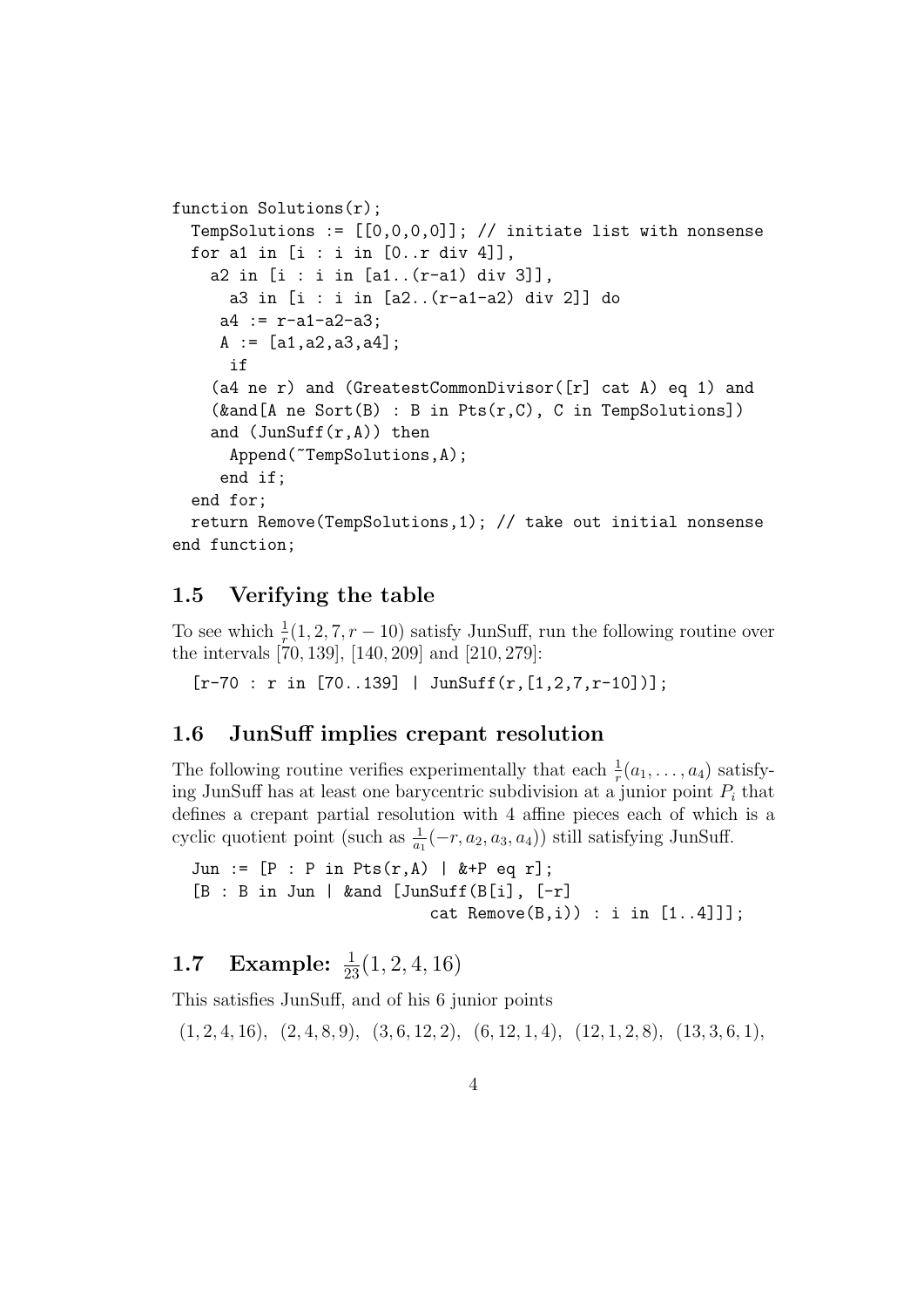barycentric subdivision at  $P_1$ ,  $P_3$ ,  $P_6$ ,  $P_{12}$  works.  $P_{13}$  does not work, because  $\frac{1}{13}(3,3,6,1)$  has middle aged point  $\frac{1}{13}(9,9,5,3)$  that is not a sum of two juniors.

The following routine verifies all solutions for given r.

```
time for r in [20..25] do
  &and
    [&or
      [\&and [JunSuff(B[i], [-r] cat Remove(B,i)) : i in [1..4]]
                    : B in Jun ]
                    : A in Solutions(r)];
```
end for;

This takes approx 2 seconds to do [20..25], but approx 40 seconds to do the 80 cases with  $r = 56$ .

## 2 A-sets and monomial A-clusters

For a finite diagonal subgroup  $A \subset GL(n)$ , the ring of invariants (whose Spec is the quotient  $X = \mathbb{A}^n / A$  is based by invariant monomials, that make up the sublattice of monomials  $M \subset \mathbb{Z}^n$  dual to the overlattice  $L = \mathbb{Z}^n + \sum \mathbb{Z} \cdot \frac{1}{r}$  $rac{1}{r}(\underline{a})$ (summed over  $\frac{1}{r}(\underline{a}) \in A$ ). Each character  $i \in \widehat{A} = \text{Hom}(A, \mathbb{G}_m)$  gives rise to the eigensheaf  $\mathcal{L}_i$ , based by monomials forming a coset of M in  $\mathbb{Z}^n$ . This section turns these conceptually simple ideas into practical calculations.

## 2.1 Invariant monomials

It is easy to say what to do: put in all the invariant monomials in the unit cube except those that are divisible in a nontrivial way by other invariant monomials. However, I streamline a bit to avoid carrying out  $O(r^3)$  tests on  $O(r<sup>4</sup>)$  monomials. I have no doubt that this could all be done more cleverly, for example, by using continued fractions to find monomials in two variables in a given eigenspace.

When testing for divisibility, it is efficient to list the invariant monomials by degree. The routines below assume that  $A \subset SL(4)$  and  $A[1] = 1$ .

 $KK := FiniteField(1009)$ ;  $RR < x, y, z, t$  := PolynomialRing(KK, 4);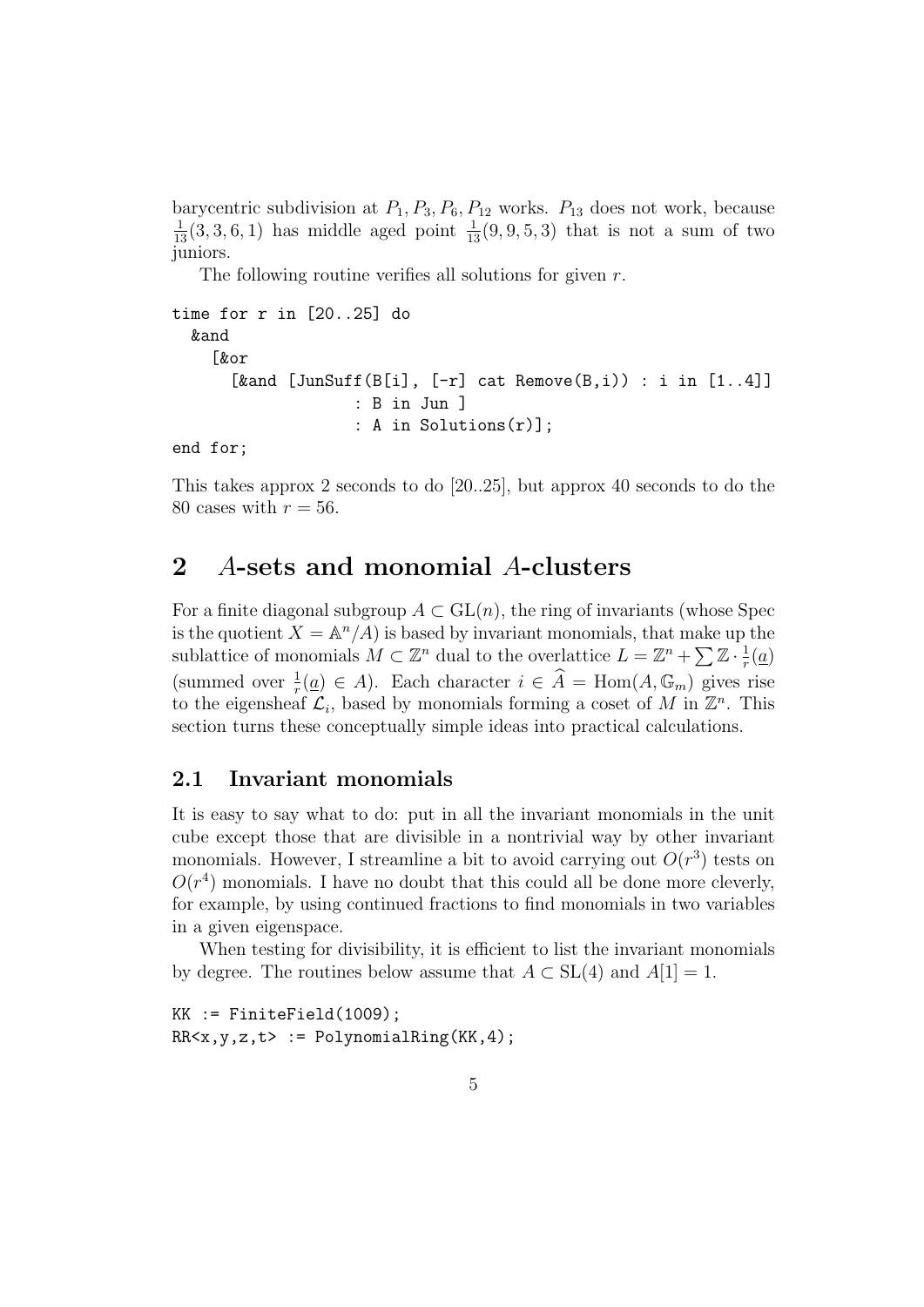```
function InvariantMonomials(r,A)
  Inv := [x^r, y^r, z^r, t^r, x^*y^*z*t];
    for i in [0..r-1], j in [0..r-i-1], k in [0..r-i-j-1] do
      if i*j*k eq 0 then
    Append("Inv,x^((-A[2]*i-A[3]*j-A[4]*k) mod r)*y^i*x^j*t^k);elif (A[2]*i+A[3]*j+A[4]*k) mod r eq 0 then
        Append(~Inv,y^i*z^j*t^k);
      end if;
    end for;
  Exclude(~Inv,1); // Omit 1 before testing divisibility.
S := [[RR!1]]; // S is a list of lists Si of mons of deg i.
  for i in [1..r] do
    Si := [m : m in Inv | TotalDegree(m) eq i];Append(~S,Si); // Omit those divisible by mons of deg i.
    Inv := [m : m in Inv |not &or[IsDivisibleBy(m,n) : n in Si]];
  end for;
    if #Inv ne 0 then
        error("Invariant monomial has degree > r");
    end if;
  return S;
end function;
```
## 2.2 Little open question

I assume tacitly that the semigroup of monomials is generated by elements  $x^{\mathbf{m}} = x^{m_1}y^{m_2}z^{m_3}t^{m_4}$  of total degree  $\sum m_i \leq r$ . This holds in two variables by Jung–Hirzebruch continued fractions games, and for three variables and  $A \subset SL(3)$ , but in my context I take this as an experimental fact (and test for it at the end of InvariantMonomials in case it might fail).

#### 2.3 Eigenmonomials

Next, I put in the monomials that generate the eigensheaves  $\mathcal{L}_i$ ; I test for divisibility by banging monomials into the quotient ring (or coinvariant ring)  $R = R/\{\text{invariant monomials}\}.$ 

function EigenSp(r,A)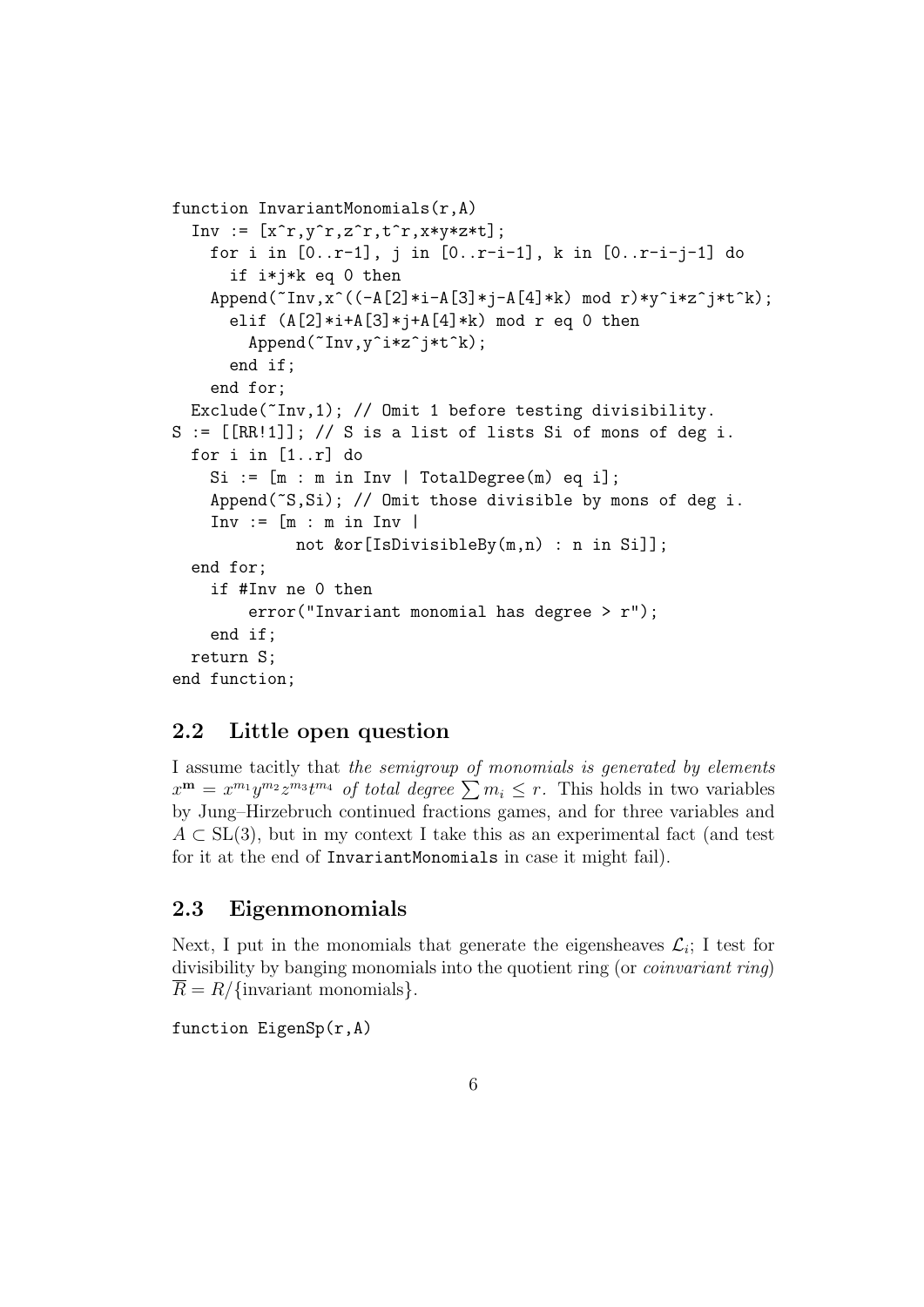```
Inv := InvariantMonomials(r, A);Eig := [&cat[S : S in Inv]]; // Collate the list of lists.
  Rbar := quo<RR | Exclude(Eig[1],1)>; // invariants <> 1
    for s in [1..r-1] do
  temp := [x^*((s-A[2]*i-A[3]*j-A[4]*k) \mod r)*y^i*x^j*t^k :
       k in [0..r-i-j-1], j in [0..r-i-1], i in [0..r-1] |
            i*j*k eq 0] cat [y^i*z^j*t^k :k in [0..r-i-j-1], j in [0..r-i-1], i in [0..r-1] |
       (i * j * k \neq 0) and ((A[2]*i+A[3]*j+A[4]*k) \mod r \neq s);
  temp := [m : m in temp | Rbar!m ne 0];Append(~Eig,temp);
  end for;
return Rotate(Eig,-1); // Put invariants in final rth place.
end function;
```
### 2.4 Monomial A-clusters

An A-cluster Z has  $H^0(\mathcal{O}_Z) = k[A]$ , the regular representation of A. Therefore  $H^0(\mathcal{O}_Z)$  has a monomial basis with exactly one monomial in each eigenspace. In other words, to make Z, pick one monomial in each eigenspace and set each of its compatriots to be a multiple of it, by an A-invariant rational function that is a candidate for a function on an affine piece of A-Hilb. If I can do that at all, I can certainly set all these multiples to zero, obtaining the monomial cluster that is a zero dimensional strata of the toric scheme A-Hilb. The choice of monomial basis is called an A-set (Nakamura's A-graph).

Listing all possible A-sets is again conceptually simple: mark one monomial in each eigenspace, let all the unmarked guys (in all eigenspaces) generate an ideal, and ask whether this generates an A-cluster. This fails if my choice kills off a whole eigenspace; for example, if  $A = \frac{1}{5}$  $\frac{1}{5}(1,4)$ , choosing  $y^4 \in$  Eig(1) kills off x, so excludes the choice of  $x^2 \in$  Eig(2). Or, as an even more extreme case, choosing  $y^4 \in$  Eig(1) and  $x^4 \in$  Eig(4) would kill off both  $x$  and  $y$ .

#### 2.5 Tree search

The computational difficulty: a search over the Cartesian product of  $r$  eigenspaces, each containing  $O(r^2)$  elements, is not practical. Instead, my routine below is a tree search: starting from a single choice of monomial  $m_1 \in$  Eig(1),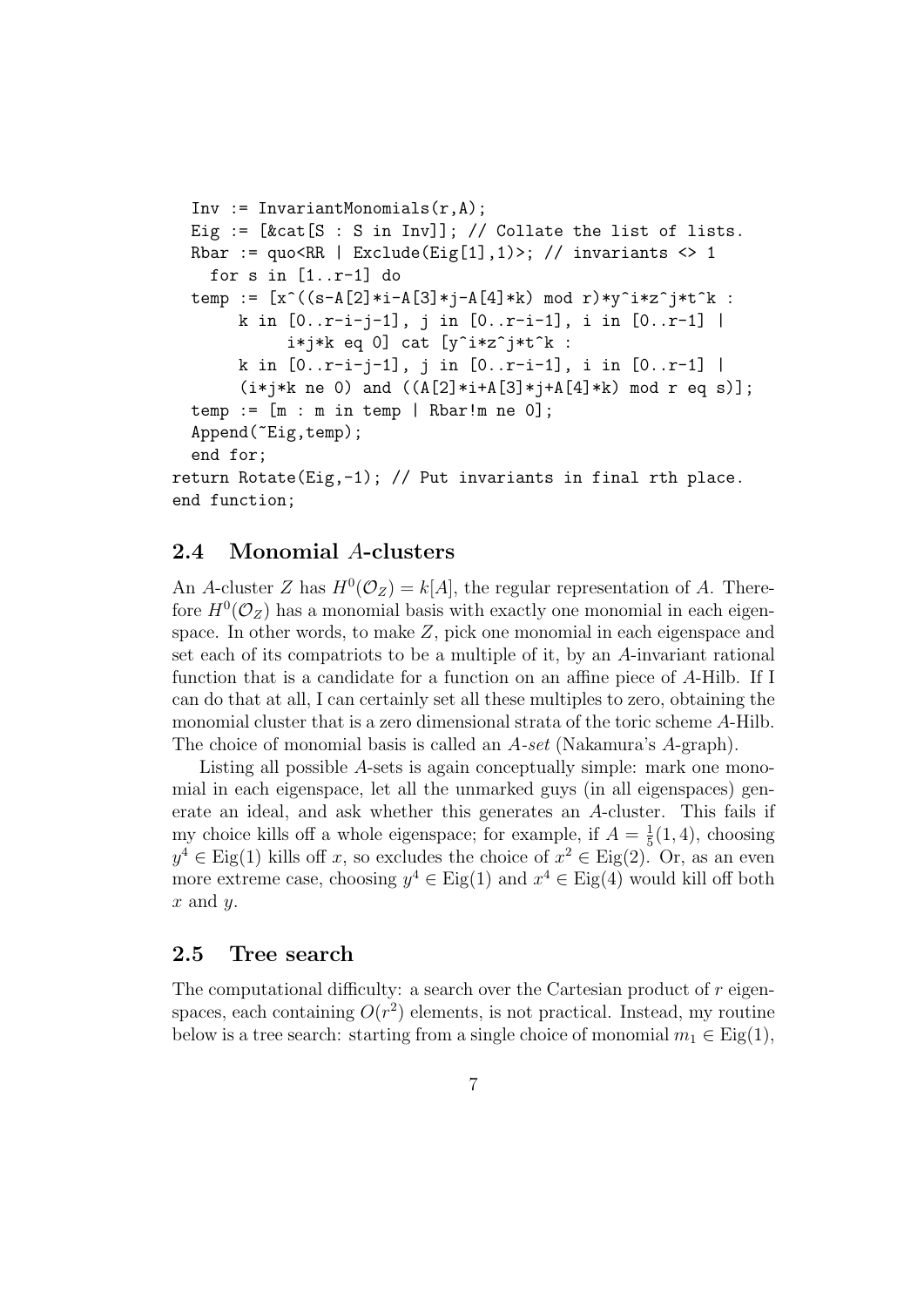make a number of appropriate choices of monomials  $m_{i_j} \in \text{Eig}(i_j)$  for  $j =$  $1, \ldots, \nu$ . This is a typical node of my tree. From it, the algorithm construct the quotient ring  $\overline{R}$  by killing off all the compatriots of my choices:

$$
\overline{R} = R/(\{\text{Eig}(i_j) \setminus m_{i_j} \mid j = 1, \ldots, \nu\}).
$$

For a subsequent value of i (starting from  $i_{\nu} + 1$ ), consider the number:

$$
n_i = \#\{m \in \text{Eig}(i) \mid 0 \neq \overline{m} \in \overline{R}\}.
$$

The case  $n_i = 0$  is a dead end. There is no monomial in Eig(i) with nonzero residue in  $\overline{R}$ ; my choices so far are therefore contradictory (as described above for  $\frac{1}{5}(1,4)$ , and I backtrack to the last branching point whose possibilities are not exhausted. The case  $n_i = 1$  is a straight track: Eig(i) contains a single appropriate monomial: there is no contradiction and no choice to make, so simply pass on to the next i. The case  $n_i \geq 2$  is a branching point: I list the choices, and restart the search from this node (making the first choice from an ordered list). If I get to the end of the list  $\widehat{A}$  of eigenvalues (in my  $A = \mathbb{Z}/r$  case,  $i = r - 1$ , then each eigenspace of  $\overline{R}$  is one dimensional; this means that my choices so far is an A-set, so pick the fruit (thus giving the node the logical status of dead end) and backtrack.

#### 2.6 Preliminaries to ASets

Given a quotient ring  $\overline{R}$  and a finite set of monomials S, list  $m \in S$  that map to nonzero elements of  $\overline{R}$ .

function NonZeroMonomials(Rbar,S) return [m : m in S | Rbar!m ne 0]; end function;

Given a quotient ring  $\overline{R}$  and a list Eig of finite sets of monomials, lists the *i* for which Eig[*i*] has 0 or  $\geq$  2 monomials.

```
function NotOne(R,E)
 return [[i] cat L : i in [1..#E] | #L ne 1 where
   L is NonZeroMonomials(R,E[i])];
end function;
```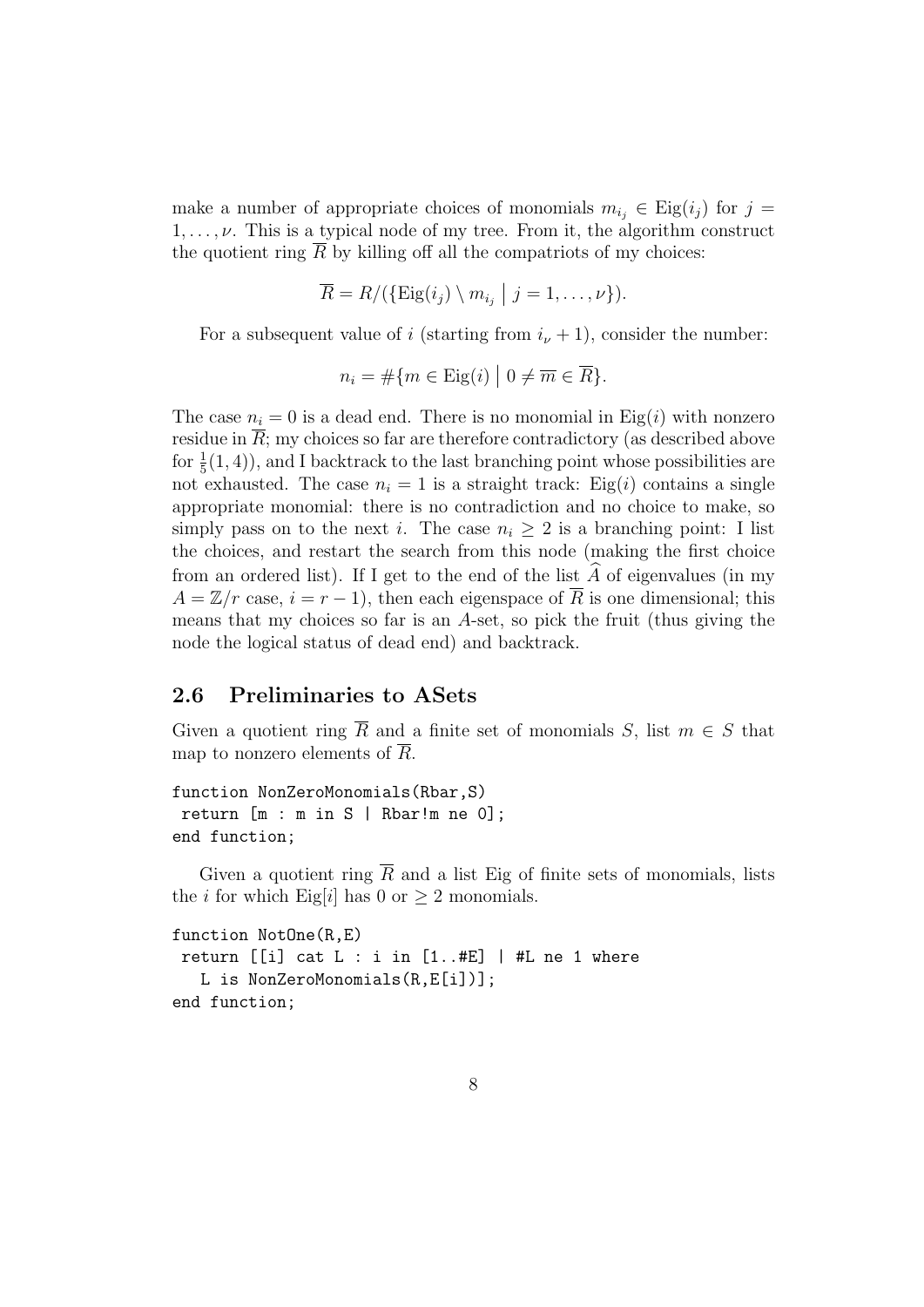#### 2.7 The main ASets function

```
function ASets(r,A)
  Eig := EigenSp(r,A);
// initialise dynamic constructions
Bag := []; // To store the fruit.
finished := false;
I := []; // List of indexes i1, i2, ... where I make choices.
C := []; // List of lists of candidates mi in Eig[i], i in I.
      // Cycle through monomials in last list then delete it.
M := []; // List of number of current choices from C.
  // In other words, current choices are C[i,M[i]] for i in I.
while not finished do
   // Make the current quotient ring by killing all monomials
   // in all Eig[i] except the current choices mi for i in I.
   Rbar := quo< RR | Exclude(Eig[r], 1) cat
           &cat[Exclude(Eig[I[i]], C[i], M[i]]) : i in [1..#I]] >;// Analyse whether it is an A-cluster.
  tlist := NotOne(Rbar,Eig);
    if tlist eq [] then
       Include(~Bag,Basis(DivisorIdeal(Rbar))); end if;
   // If so, bag the fruit (intending to backtrack).
   // If each tlist[i] is [i, plus >= 1 monomial], so no
   // contradiction or result, go forward: add new index to I,
   // new list of candidates to C, and first choice to M.
     if (tlist ne []) and (&and[#l ne 1 : l in tlist]) then
       Append(~I,Integers()!tlist[1,1]);
       Append(~C,Remove(tlist[1],1)); Append(~M,1);
     end if;
  // I,M; // Uncomment this line for a diagnostic display.
  if (tlist eq [])
     or ((tlist ne []) and (kor[#1 eq 1 : 1 in tlist])) then
  // Backtrack, include setting finished to true if can't.
      ss := #I;if \&and[M[i] eq \#(C[i]) : i in [1..ss]] then
        finished := true;
      else tt := Max([i : i in [1..ss] | M[i] ne #(C[i])]);
```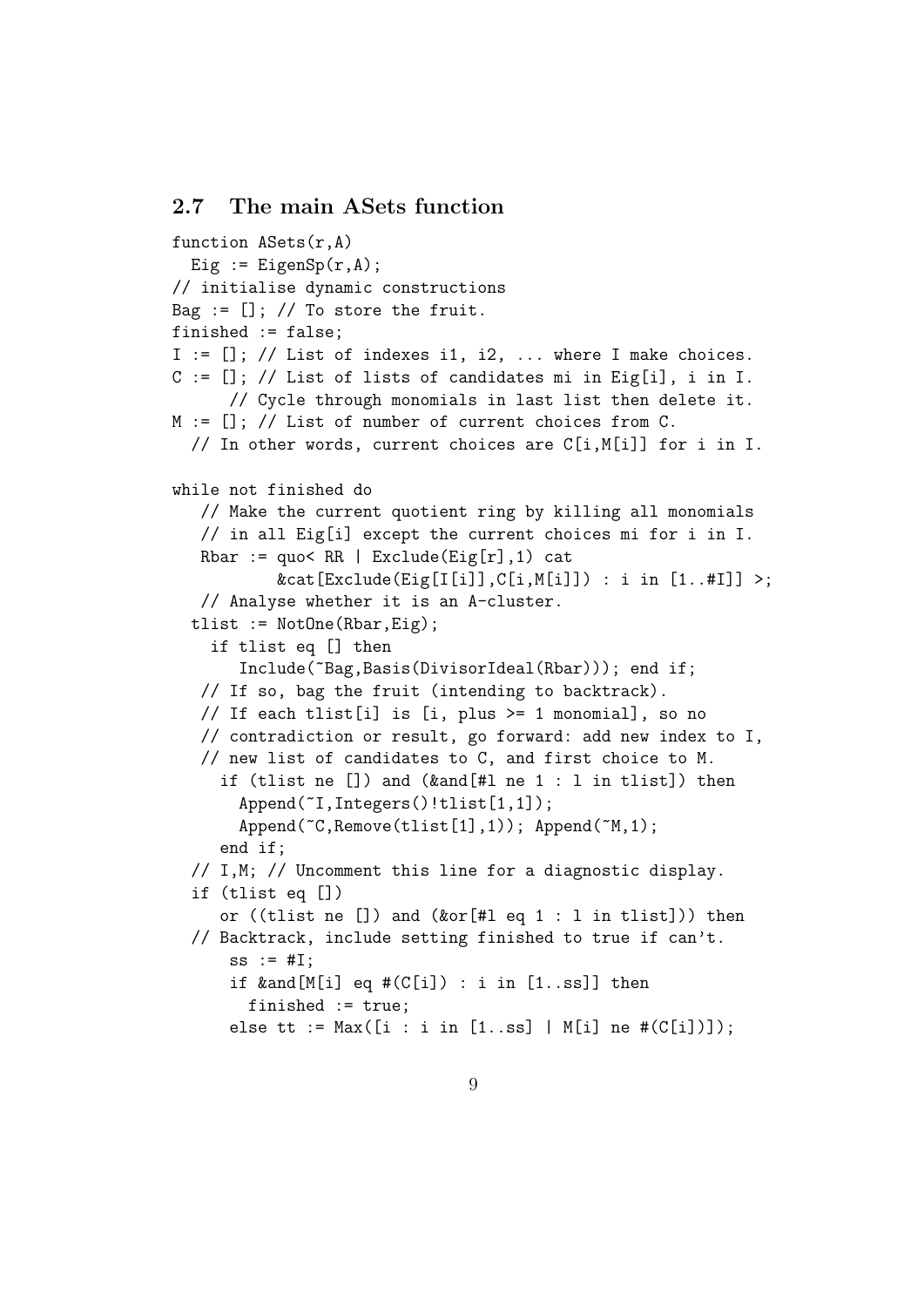```
I:=I[1..tt]; M:=M[1..tt]; M[tt]:=M[tt]+1; C:=C[1..tt];end if;
   end if;
end while;
return Bag;
end function;
```
For example, ASets(20,[1,4,5,10]) gives 27 sets of monomials ideals of A-clusters, of which one specimen is

$$
[x^2, xy^3, xyz, xt, y^4, y^3z^2, y^2t, z^3, z^2t, t^2].
$$

## 3 Deforming A-clusters, analysing the results

#### 3.1 Main aim

My function ASets lists A-sets, each named by the monomials  $S$  generating the ideal of a cluster  $Z_s$ , so that  $H^0(\mathcal{O}_Z) = R_s = k[x, y, z, t]/S$  is the regular representation of  $A$ . An  $A$ -set  $S$  defines an affine toric piece of  $A$ -Hilb parametrising A-cluster having the same eigenbasis as the monomial cluster  $R_S = k[x, y, z, t]/S$ ; these are flat deformations of  $R_S$ , but not necessarily small deformations in cases when the open piece is reducible. I now show how to treat questions such as how bad A-Hilb is (discrepant, singular, reducible, and so on) in terms of algorithms starting from S. At some points I am guided by numerological hints as to what A-Hilb should look like coming from the Mackay correspondence in motivic integration.

#### 3.2 Eigenbasis of  $R<sub>S</sub>$

The quotient is a direct sum

$$
H^{0}(\mathcal{O}_{Z}) = R_{S} = \bigoplus_{i \in \widehat{A}} k \cdot n_{i}
$$

of 1-dimensional eigenspaces, each based by a monomial  $n_i$ . Another way of saying this (following Nakamura) is that the monomials under the Newton polygon of  $S$  form a fundamental domain in  $\mathbb{Z}^n$  for translation by the lattice M of invariants.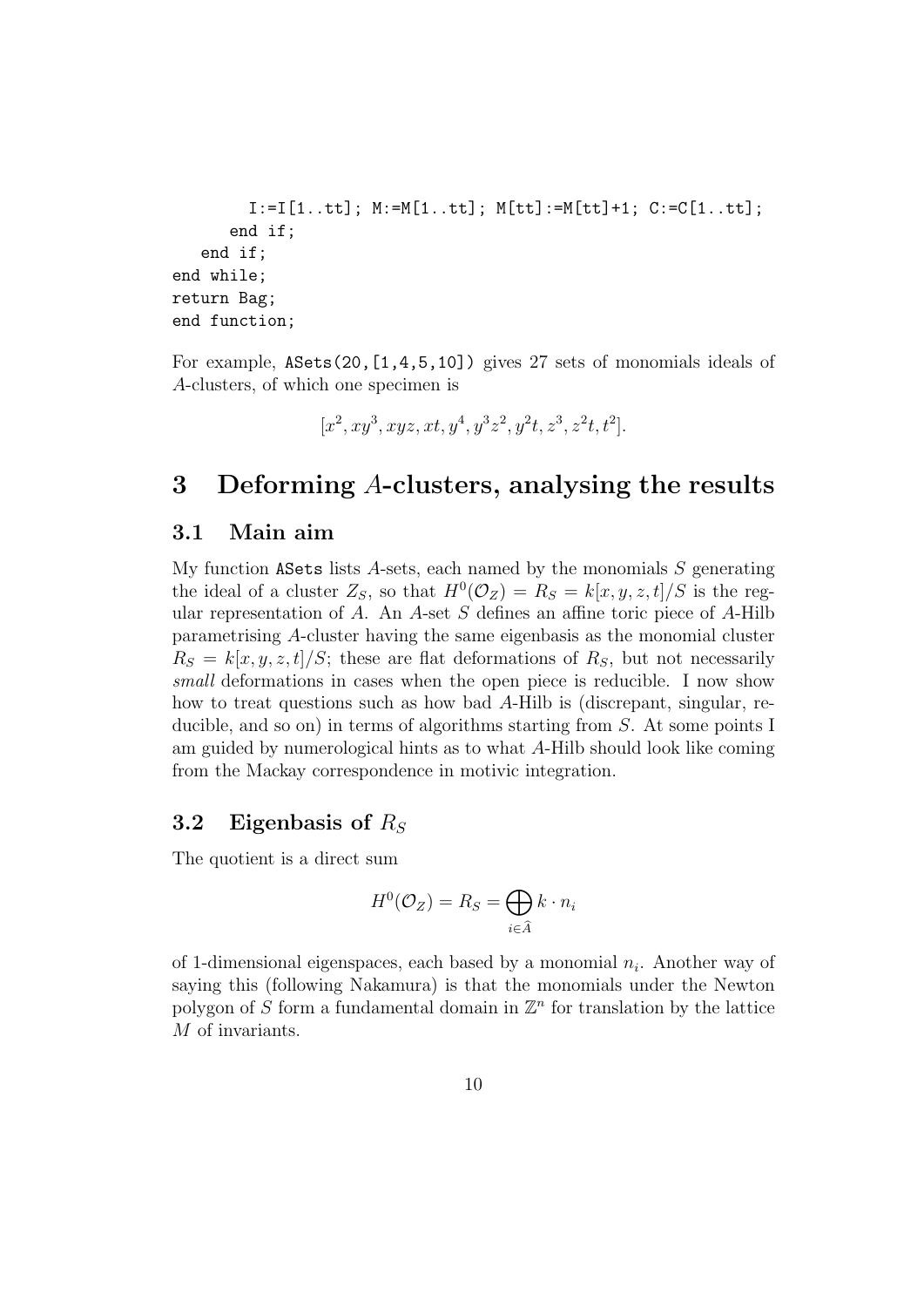The function EigenBasis returns a monomial basis of  $R<sub>S</sub>$  sorted into eigenspaces. It assumes  $S$  is a finite set of mononials defining a finite dimensional quotient  $R/S$  (for example, an A-set), and the polynomial ring is divided up into a list  $E =$  Eig of eigenspaces (as produced by my function  $EigenSp(r,A)$ .

```
function EigenBasis(S,E)
 Rbar := quo < RR | S>;
MonB := MonomialBasis(Rbar);
 return [[n : n in MonB | n in E[i]][1] : i in [1..#E]],end function;
```
### 3.3 Matrix of relations

An A-set S generates the monomial ideal of  $R<sub>S</sub>$ ; the affine piece  $Y<sub>S</sub>$  of A-Hilb replaces each monomial relation  $m = 0$  for  $m \in S$  by a nearby binomial relation  $m = \lambda_m n$ , where *n* is the element of the eigenbasis in the same character as m, and  $\lambda_m$  is some scalar.

The birational view of this is as a set of invariant rational monomials  $\lambda_m = m/n \in M$ . (Birational methods are not always in order, since A-Hilb may be reducible.) These monomials generate a cone in  $M$ , whose Spec is the corresponding affine piece  $Y_S$  of A-Hilb. In cases where the cone  $\langle \lambda_m \rangle \subset M_{\mathbb{R}}$ contains a whole line, there is a relation  $M \cdot (\prod \lambda_m^{\nu_m} - 1)$  with M a monomial, so the monomial ideal (with all  $\lambda_m = 0$ ) is not in the closure of the birational component, and A-Hilb is reducible.

The birational case is standard toric geometry: given S, for each  $m \in S$ , calculate its character (eigenvalue) and look up its mate  $n$  in the eigenbasis of  $R/S$ , giving rise to the set of invariant monomials  $\lambda_m = m/n$ . Assume 1  $\frac{1}{r}(A)$  is given and that  $\text{Eig} = \text{EigenSp}(\mathbf{r}, A)$  is already in place.

```
function RelMatrix(rr,AA,SS,Eig)
 Rbar := quo < RR|SS;
 EB := EigenBasis(SS,Eig);
 M := Matrix(4, [Integers() | 1,1,1,1]); // add invariant x*y*z*tfor m in SS do
 if m eq x*y*z*t then; // don't add invariant x*y*z*t twice
 else
   B := [Degree(m, RR.i) : i in [1..4]];
```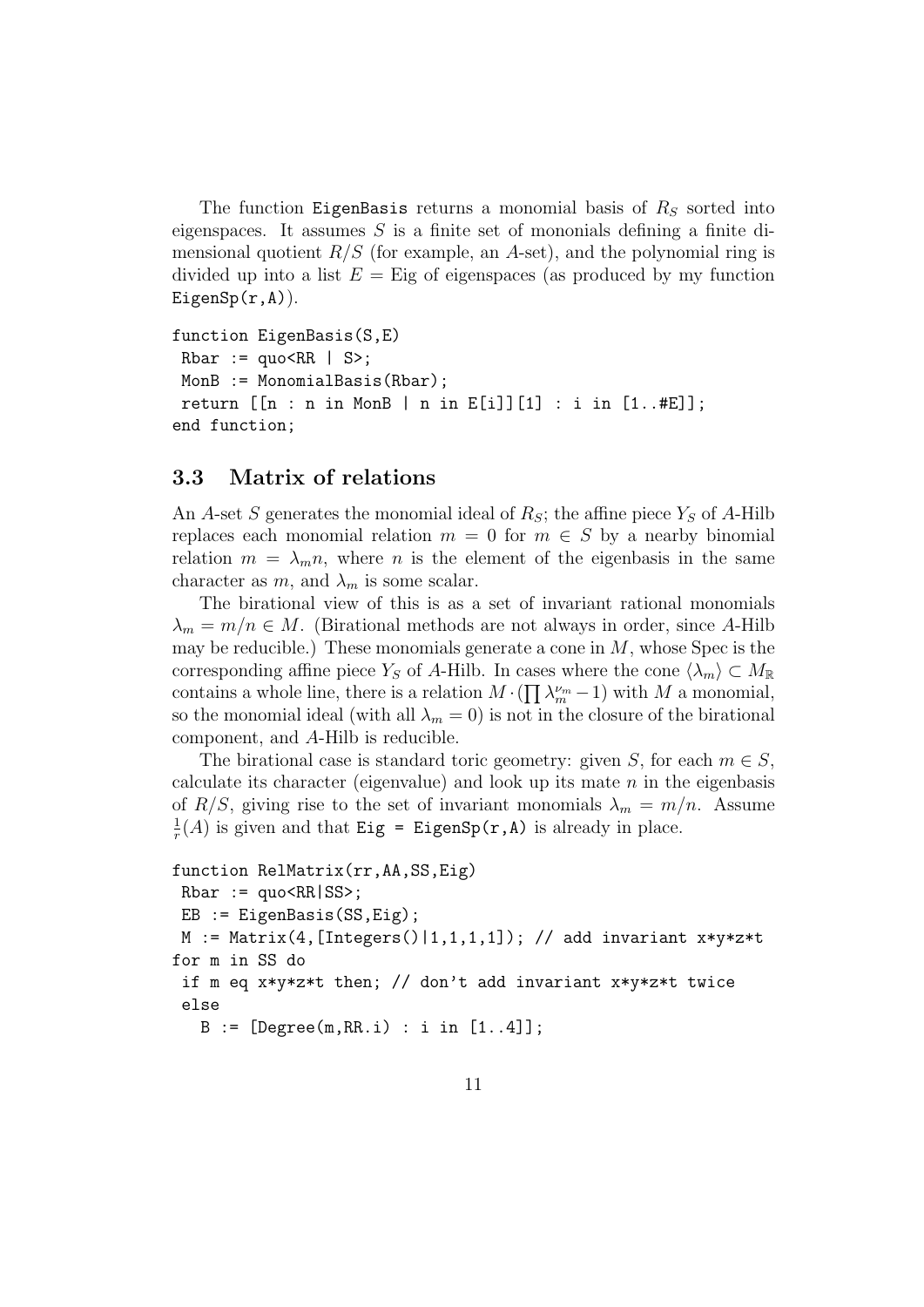```
c := &+[AA[i]*B[i] : i in [1..4]] mod rr;if c eq 0 then c := rr; end if;
  n := EB[c];C := [Degree(n, RR.i) : i in [1..4]];M := VerticalJoin(M,Matrix(4, [B[i]-C[i] : i in [1..4]]));end if;
end for;
return M;
end function;
```
# **3.4** Example: The coprime case  $A = \frac{1}{23}(1, 2, 4, 16)$

This case illustrates how to calculate A-Hilb and one of the mechanisms that can make it nonsingular but discrepant, a simple blowup of a crepant resolution.

The conclusion in this case is that A-Hilb is nonsingular, a toric union of 26 copies of  $\mathbb{A}^4$ , and has discrepancy an irreducible divisor  $E_9$  corresponding to  $P_9 = \frac{1}{23}(9, 18, 13, 6)$ ; this divisor appears on 6 affine pieces. Omitting  $P_9$ from the fan of  $A$ -Hilb gives a toric blowdown to a crepant resolution  $Y$ , contracting the discrepancy divisor to a toric surface  $\mathbb{P}^2 \subset Y$  with normal bundle  $\mathcal{O}(-1) \oplus \mathcal{O}(-2)$ . In this case, the mechanism causing A-Hilb to blow up  $P_9$  also has a reasonable interpretation (see the end of 3.6).

To start, use  $AH23$  :=  $ASEts(23, [1,2,4,16])$  to list the A-sets. There are 26 of them, with 4 to 9 generators in each set. For example, the biggest is No. 11

$$
A H 23 [11] = [x^2, xyzt, xyt^2, xz^2, y^2, yz^2, z^4, z^2t, t^3].
$$

These define a monomial ideal, and I want its neighbours in A-Hilb, generated by the corresponding binomials

$$
x^2 - ay
$$
,  $xyzt - \pi$ ,  $xyt^2 - \gamma z$ , etc.

Apart from my naming scheme for scalars (see below), this is given by

$$
RelMatrix(r, A, AH23[11], Eig) = \begin{bmatrix} 1 & 1 & 1 & 1 & 0 & 2 & -1 & 0 \\ 2 & -1 & 0 & 0 & -1 & 1 & 2 & -2 \\ 1 & 1 & -3 & 2 & 0 & 0 & 4 & -1 \\ 1 & 0 & 2 & -2 & 0 & -1 & 0 & 3 \end{bmatrix}
$$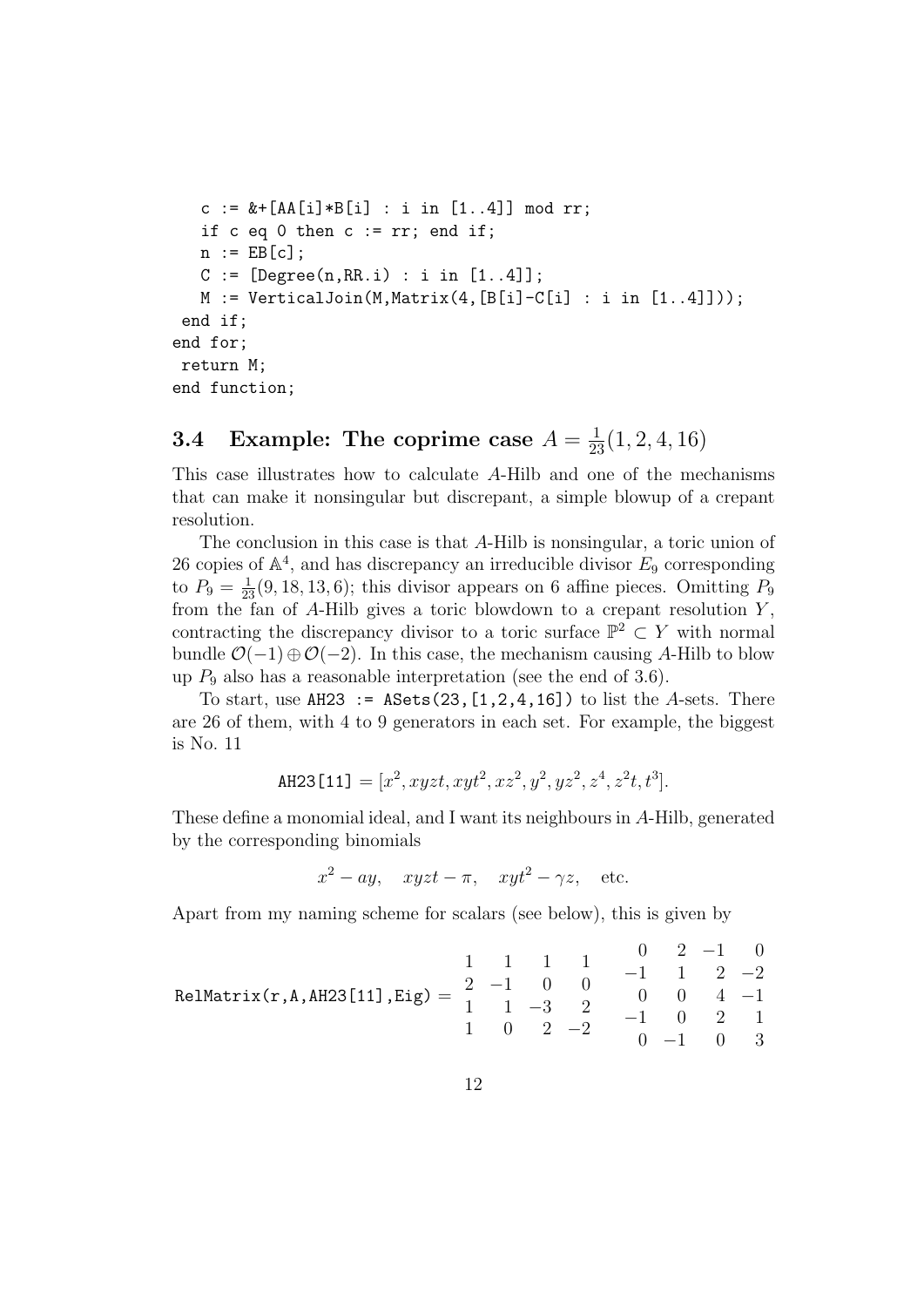The nonsingularity result I want corresponds to the fact that the 9 rows of this matrix are all positive linear combinations of rows 2, 3, 6, 9, which is a basis of M dual to the basis

$$
P_{13} = \frac{1}{23}(13, 3, 6, 1), \quad P_6 = \frac{1}{23}(6, 12, 1, 4),
$$
  

$$
P_9 = \frac{1}{23}(9, 18, 13, 6), \quad P_2 = \frac{1}{23}(2, 4, 8, 9).
$$

A simple-minded but effective way of discovering this is by linear algebra: do

```
> M := \text{Re}lMatrix(r, A, AH23[11],Eig);
> KernelMatrix(M);
[1 \ 0 \ 0 \ 0 \ -1 \ 0 \ -1 \ 1 \ -1][0 \ 1 \ 0 \ 0 \ 0 \ 0 \ -1 \ 2 \ -1][ 0 0 1 0 -1 0 0 1 -1]
[ 0 0 0 1 0 0 -1 1 0]
[ 0 0 0 0 0 1 0 -1 1]
```
This consists of the linear relations between the rows of  $M$ . For example, the  $-1$  in  $n_{47}$  and  $n_{58}$  express rows 7, 8 as sums of the other rows. The function IsNonSingularPiece below does this automatically (when it works).

## 3.5 Checking nonsingularity

For any monomial ideal, the rows of its RelMatrix are a set of monomials in the toric lattice  $M$ . The preferred case is when they span a basic monomial cone; this means that 4 of the monomials are a basis of  $M$ , and the others are positive integral combinations of them. The following Magma function (while somewhat kludgy) usually works for this.

Given a matrix N, ask for the index j of a positive entry  $n_{ij}$  in a row with all the other entries  $n_{ij'} < 0$ , or vice versa. Return 0 if none.

```
function convex_row(N)
 n := NumberOfRows(N);
  J := 0;for i in [1..n] do
      if J eq 0 then
         pos := [j : j in [1..n+4] | N[i,j] gt 0];neg := [j : j in [1..n+4] | N[i,j] 1t 0];
```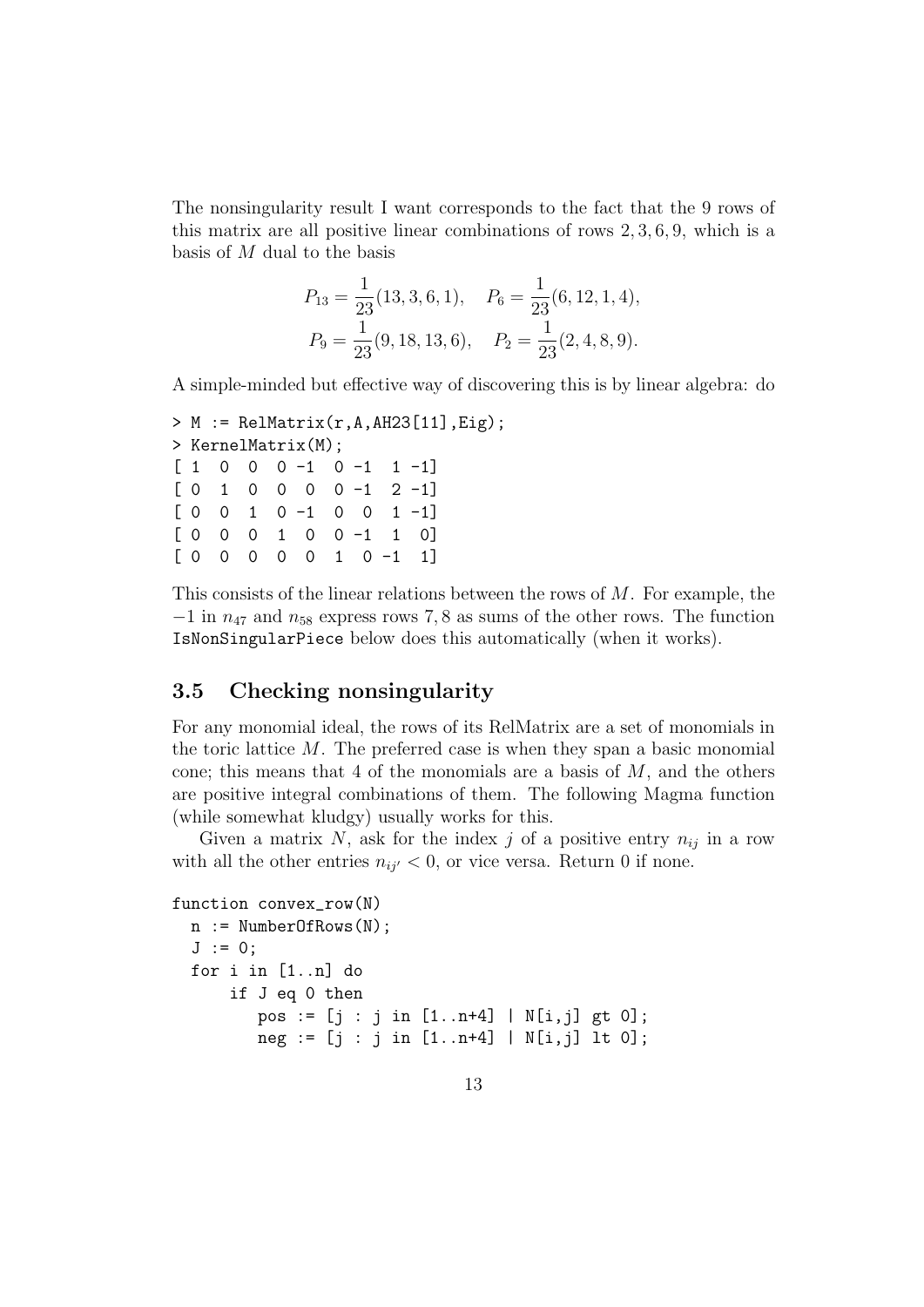```
if (#neg eq 1) and (#pos gt 1) then
              found := true; J := neg[1];elif (#pos eq 1) and (#neg gt 1) then
              found := true; J := pos[1];end if;
      end if;
  end for;
  return J;
end function;
```
The nonsingular case is when 4 rows of  $M = \text{Re}$  RelMatrix base the cone generated by all rows. In other words, all but 4 rows of M are eliminated as convex integral combinations of the basis. In this case  $M_0$  is formed by these rows, standing for monomials, and plus-or-minus  $\text{Adjoint}(M_0)$  is the dual basis of L, part of the fan of A-Hilb.

```
function IsNonSingularPiece(r,A,Si,Eig)
M := \text{Re} \text{Matrix}(r, A, S_i, Eig);
 MO := M;good := true;while good and (NumberOfRows(M0) gt 4) do
    N := KernelMatrix(MO);
    j := \text{convex\_row}(N);if j ne 0 then RemoveRow(~M0,j);
       else good := false;
       end if;
  end while;
if good then
  N0 := Transpose(Adjoint(M0)); // dual cone
    if &and[N0[i,j] le 0 : j in [1..4], i in [1..4]]
      then NO := -1 * NO;end if;
  Discr := [1/r * & (N0[i,j] : j in [1..4]] - 1 : i in [1..4]];
  // return true, M0, N0, Discr;
  return true, N0, Discr;
else
  return false, M0, KernelMatrix(M0);
end if;
end function;
```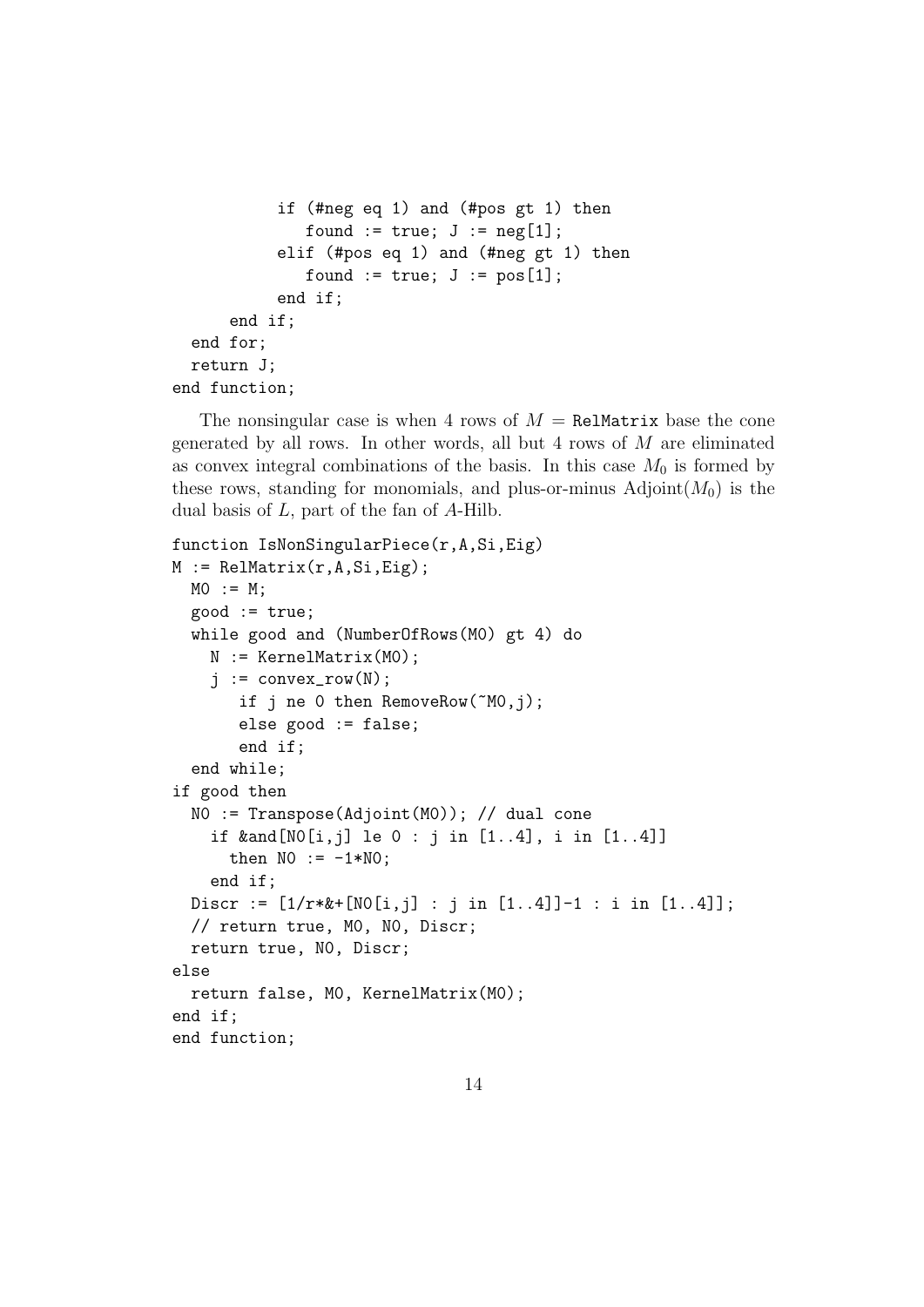The above routine seems to give the right answer in all the nonsingular cases, i.e., for basic cones of monomials. In the singular cases, it seems to detect that the cone is not basic, but does not find all the convex dependence relations, so the output is sometimes longer than necessary. The general toric functions in Magma will be available in the next release, and there is no point in improving the current functions.

# **3.6** Application to  $\frac{1}{23}(1, 2, 4, 16)$

The six discrepant affine pieces of A-Hilb come from

```
for i in [4,5,9,10,11,12] do
  IsNonSingularPiece(r,A,AH23[i],Eig);
end for;
```
The output leads to the following neat conclusion: consider the lattice points

$$
e_2 = (0, 1, 0, 0),
$$
  $P_2 = \frac{1}{23}(2, 4, 8, 9),$   $P_3 = \frac{1}{23}(3, 6, 12, 2),$   
 $P_{13} = \frac{1}{23}(13, 3, 6, 1),$   $P_6 = \frac{1}{23}(6, 12, 1, 4),$   $P_9 = \frac{1}{23}(9, 18, 3, 6).$ 

All but the last are junior, whereas  $P_9$  has age 2. Observe that

$$
P_9 = P_3 + P_6
$$
 and  $e_2 + P_2 + P_{13} = P_3 + 2P_6$ .

That is, in the junior affine 3-space, the line  $P_3P_6$  passes through the centroid of triangle  $\Delta e_2 P_2 P_{13}$  (draw  $P_3$  as lying over  $\Delta$  and  $P_6$  under).

The three simplexes

$$
P_3P_6e_2P_2, \quad P_3P_6P_2P_{13}, \quad P_3P_6P_{13}e_2
$$

are all basic, and provide the fan of a crepant resolution. Instead, the fan of A-Hilb (given by the above output) has six discrepant simplexes, obtained by slicing these simplexes along the planes

$$
P_9e_2P_2
$$
,  $P_9P_2P_{13}$ ,  $P_9P_{13}e_2$ ,

from  $P_9$  on the central axis  $P_3P_6$ . Interestingly, A-Hilb is unable to accept the crepant solution of joining  $P_3P_6$  in a fan because it is obliged to mark the boundaries between  $(z^3 \text{ vs } x^3t^2)$ ,  $(z^3 \text{ vs } xyt^2)$  and  $(z^3 \text{ vs } xt^5)$  in Eig[12]. In each case,  $P_3$  prefers  $z^3$ , and  $P_6$  prefers the other, whereas  $P_9$  is impartial between them.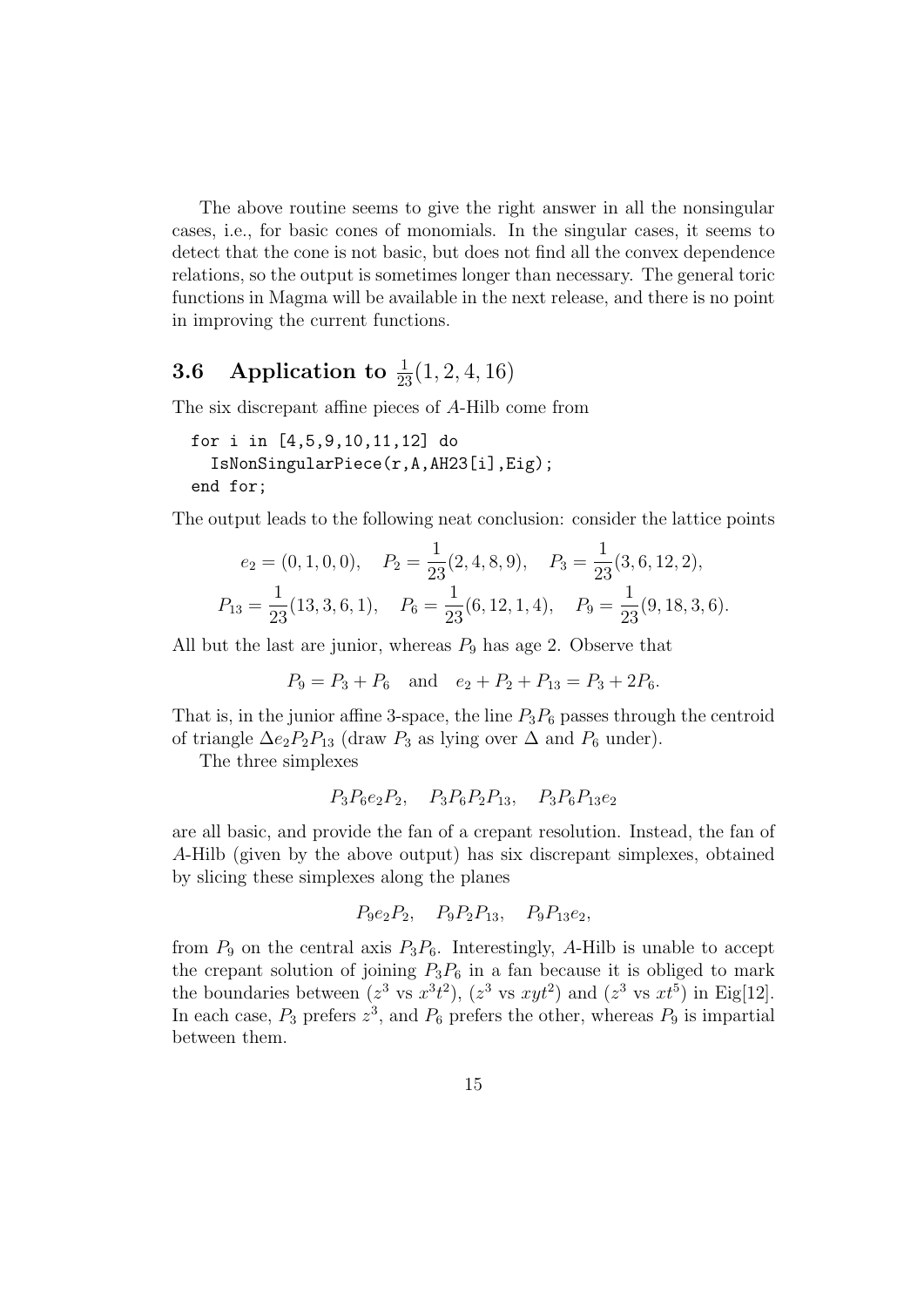#### 3.7 Applications to 12 cases with  $r = 20$

There are 12 cases with  $r = 20$  within the confines of my current  $\frac{1}{r}(1, a, b, c)$ computational impediment:

```
> Sol20 := [A : A in Solutions(20) | A[1] eq 1];
> ASets20 := [ASets(20,B) : B in Sol20];
> [#Si : Si in ASets20];
[ 20, 24, 20, 20, 20, 20, 20, 42, 27, 33, 20, 30 ]
for i in [1..#Sol20] do
   A := Sol20[i]; Eig := EigenSp(20,A);
   i, #ASets20[i],
        &and[IsNonSingularPiece(20,A,ASets20[i][j],Eig)
        : j in [1..#ASets20[i]]];
end for;
```
The first line gives the twelve cases Sol20 as

$$
\begin{array}{cccccc}\n(1,1,2,16) & (1,1,3,15) & (1,1,4,14) & (1,1,6,12) \\
(1,1,8,10) & (1,1,9,9) & (1,2,2,15) & (1,2,5,12) \\
(1,2,7,10) & (1,3,4,12) & (1,4,4,11) & (1,4,5,10)\n\end{array}
$$
\n(Sol20)

(the only other essential case with  $r = 20$  is  $\frac{1}{20}(2, 5, 5, 8)$ ).

The second line calculates the A-sets in these twelve cases, and reports back the number of A-sets in each case as a coarse diagnostic of how complicated the A-Hilb is. I explain how a seasoned experimentalist guess-reads this output. For 7 of these groups A there are 20 A-sets; in these cases A-Hilb should be a crepant resolution: each A-set defines a monomial cluster that is the origin of an affine toric piece,  $\mathbb{A}^4$  in all the cases I have solved. The overlap between affine pieces is a toric variety with a  $\mathbb{G}_m = \mathbb{C}^\times$  factor, so A-Hilb has Euler number 20, as predicted by the McKay correspondence for a crepant resolution.

In the cases with 24, 27 and 30, I expect A-Hilb to be a fairly simple blowup of a crepant resolution, as in 3.6. For example, blowing up a point in a 4-fold crepant resolution increases the number of affine pieces by 3 (and with it the Euler number); blowing up a copy of  $\mathbb{P}^1$  increases it by 4; blowing up a nonsingular toric surface increases it by the Euler number of the surface. The A-Hilb itself has a good chance of being nonsingular, or having at worst  $xy = ztu$  or  $(xz = yt) \times \mathbb{A}^1$  as singularities.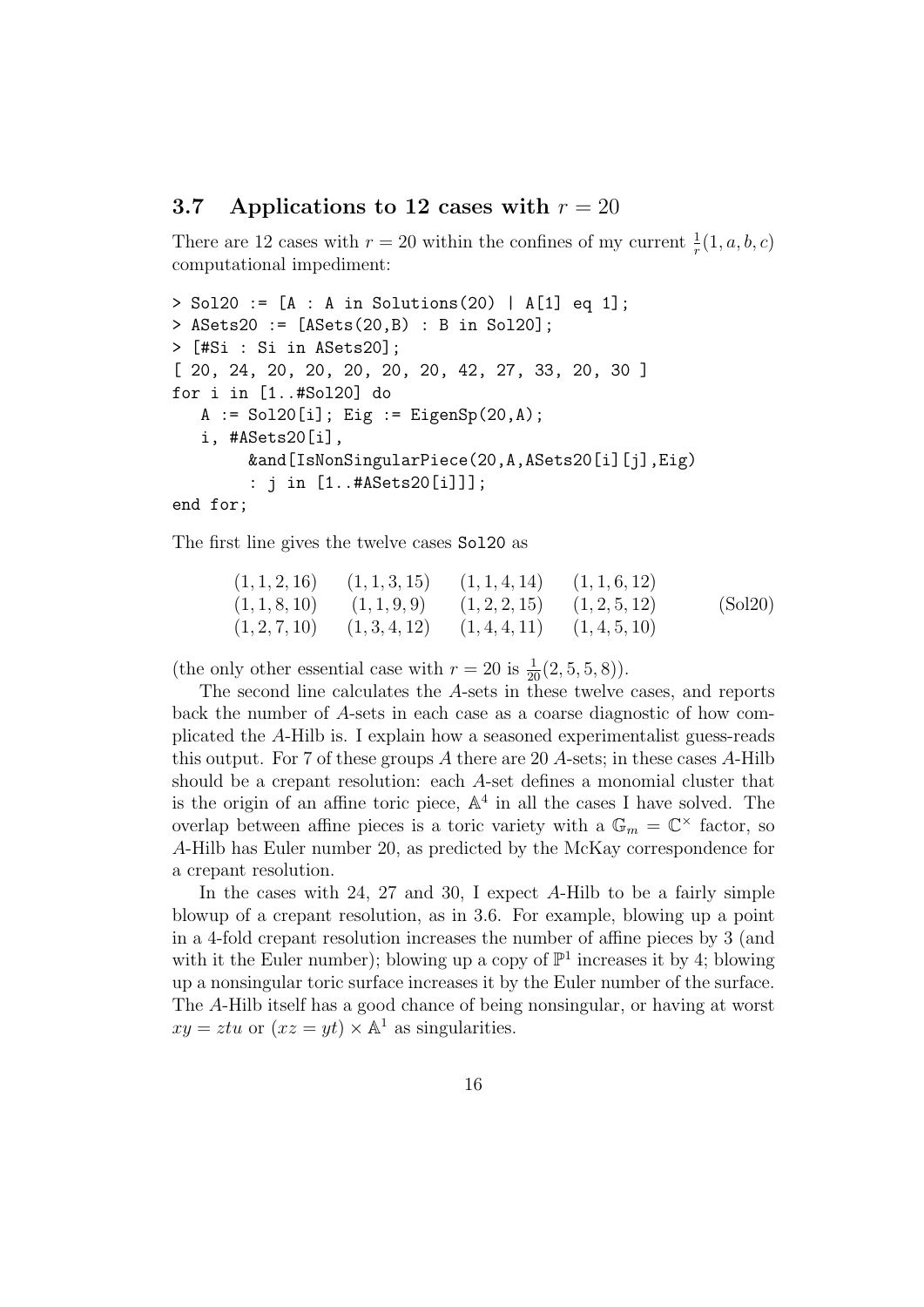The case  $\frac{1}{20}(1, 2, 5, 12)$  with 42 affine pieces stands out, and at first sight I expected it to be reducible (by analogy with the exuberant case  $\frac{1}{30}(1,6,10,13)$ treated below); for example, a component isomorphic (as toric variety) to  $\mathbb{P}^1 \times \mathbb{P}^1 \times \mathbb{P}^1 \times \mathbb{P}^1$  would contribute 16 toric affine pieces. In this case A-Hilb turns out to be irreducible, in fact with only two affine pieces having the mildest possible singularity 3-fold node  $\times \mathbb{A}^1$ .

The third line reports back that of the twelve cases, Nos. 8, 10 and 12 are singular. Taking apart the logical conjunction &and one can say which affine pieces are singular and how badly.

I now test these guesses by computations in particular cases. The following case, while too simple to be of genuine interest, illustrates most of the terms; not much else happens in the 7 good cases with  $r = 20$  and 20 affine pieces. The example also illustrates the way in which the A-set itself determines an affine toric piece of A-Hilb.

#### 3.8 Example

For  $\frac{1}{20}(1, 1, 2, 16)$ , one affine piece of A-Hilb is  $\mathbb{A}^4$  with coordinates  $a, b, c, d$ ; it parametrises the clusters

$$
x = ay
$$
,  $y^2 = bz$ ,  $z^8 = ct$ ,  $t^2 = dz^6$ ,  $z^2t = e$ , with  $e = cd$ . (1)

The right-hand side of the equations  $(x, y^2, z^8, t^2, z^2t)$  names the A-set. The quotient by these has monomial basis

$$
\begin{array}{ccccccccc}\n1 & z & z^2 & \dots & z^7 & E \\
t & zt & E & & y & yz & z^2 & \dots & yz^7 \\
E & & & & yt & yzt\n\end{array} \tag{2}
$$

(where E denotes an equation) as has  $R_S = H^0(\mathcal{O}_Z)$  for every Z in this affine piece. The right-hand side of (1) are obtained by looking up the unique monomial in (2) in the same eigenspace as the left-hand side; these relations are necessarily present, because the two sides map down to a 1-dimensional vector space. For the same reason, there must be a fifth relation  $z^2t = r_5$  for some scalar  $r_5$ ; I prove  $r_5 = cd$ . For this, multiply  $z^2t = r_5$  by t:

$$
r_5t = z^2t^2 = dz^8 = cdt;
$$

moreover, t is a basis of an eigenspace, so is certainly not zero.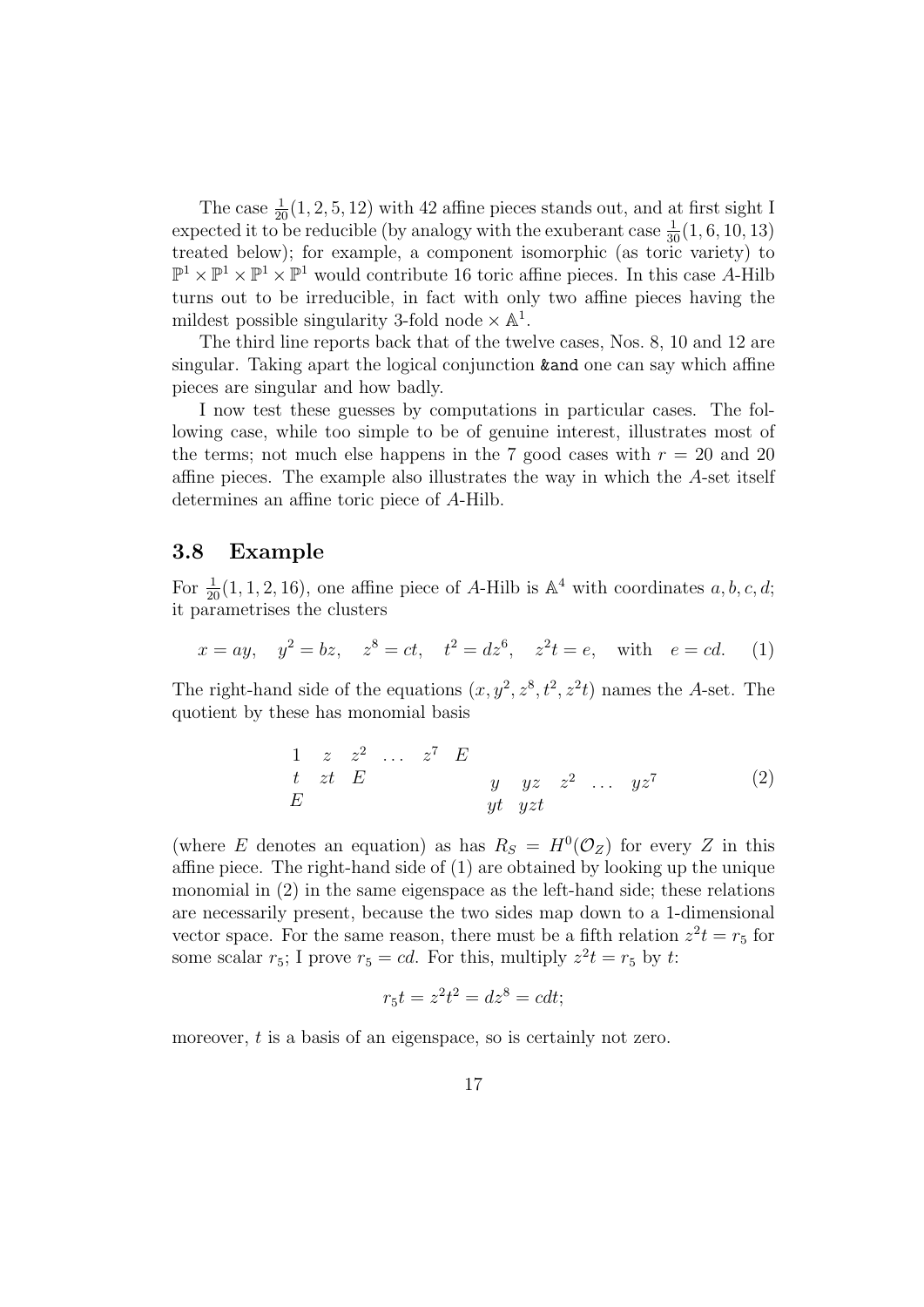Finally, one checks that  $xyzt = abcd$  modulo (1); in fact

$$
xyzt = ay^2zt = abz^2t = abcd.
$$

This is the characteristic property for an affine piece of A-Hilb to be crepant over  $X = \mathbb{A}^4/A$ :  $x, y, z, t$  are coordinates on  $\mathbb{A}^4$ , and  $a, b, c, d$  are invariant rational monomials in them that form local coordinates on A-Hilb and satisfy  $dx \wedge dy \wedge dz \wedge dt = da \wedge db \wedge dc \wedge dd.$ 

#### 3.9 Remark: socle and reducible A-Hilb

Notice that the above deduction  $r_5 = cd$  is based on the fact that the righthand side of  $z^2t = r_5$  is  $r_5 \cdot 1$ , where  $r_5$  is a scalar to be determined, and  $1 \in \overline{R}$  can be multiplied by some monomial t to give a basic element of  $\overline{R}$  – this argument would definitely fails if the monomial on the right-hand side were in the socle of  $\overline{R}$ , when no deduction is possible about the value of the scalar. This should lead to exceptional components of A-Hilb, and certainly does so in sufficiently complicated cases; these components do not belong to the birational component of A-Hilb, and lie over the origin of  $\mathbb{C}^4/A$ (or a small toric stratum). In other words, they parametrise A-clusters not obtained as limits of free orbits. For an example where this really happens, see 5.4.

# **4** Appendix: the case  $\frac{1}{20}(1, 2, 5, 12)$

This has 42 A-sets, each giving an affine piece  $Y_i$ ; just two of these are singular,  $Y_{15}$  and  $Y_{17}$  (see below). I calculate  $Y_8$  as a typical example – it is nonsingular but discrepant, with a close relation between the discrepancy and the shape of the clusters parametrised by  $Y_8$ . Its origin is the monomial A-cluster defined by

$$
(x4, x3z, x3t, x2z2, xz3, xt2, y, z4, z2t, zt3, t5)
$$
\n(3)

The quotient ring has monomial basis

1 t t<sup>2</sup> t 3 t 4 z zt zt<sup>2</sup> z 2 z 3 x xt xz xzt xz<sup>2</sup> x <sup>2</sup> x 2 t x 2 z x<sup>2</sup> zt <sup>x</sup> 3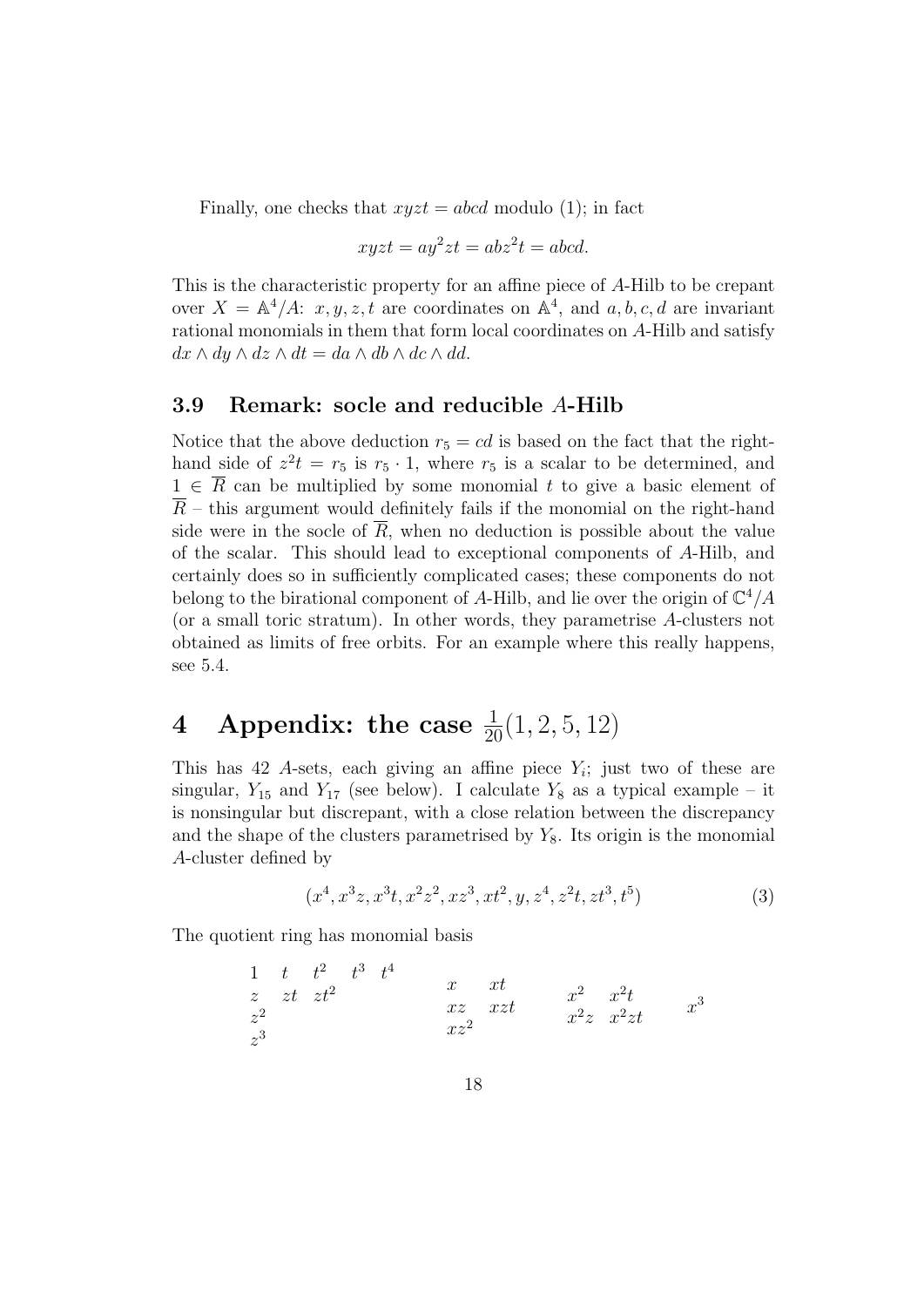RelMatrix gives the neighbouring clusters; its output (massaged a bit) is the matrix with 12 rows

|       |  | $1 \t 0 \t -1 \t 2$         |  | $0 \t 0 \t 4 \t 0$           |  |
|-------|--|-----------------------------|--|------------------------------|--|
| $M =$ |  | $-1$ 0 1 3                  |  | $1 \t1 \t1 \t1$              |  |
|       |  | $0 \quad 0 \quad 0 \quad 5$ |  | $-2 \quad 0 \quad 2 \quad 1$ |  |
|       |  | $1 \t 0 \t 3 \t -3$         |  | $3 \t 0 \t -3 \t 1$          |  |
|       |  | $4 \t0 \t0 \t-2$            |  | $3 \t0 \t1 -4$               |  |
|       |  | $2 \t 0 \t 2 \t -1$         |  | $-2$ 1 0 0                   |  |

The last four rows give the invariant monomials

$$
\kappa = z^2 t/x^2
$$
,  $m = x^3 t/z^3$ ,  $l = x^3 z/t^4$ ,  $b = y/x^2$ .

The kernel matrix (linear dependencies between rows of  $M$ )

|  |  |  |  |  | $1 \t0 \t0 \t0 \t0 \t0 \t0 \t0 \t-1 \t-1 \t0 \t0$  |  |
|--|--|--|--|--|----------------------------------------------------|--|
|  |  |  |  |  | $0 \t1 \t0 \t0 \t0 \t0 \t0 \t0 \t-2 \t-1 \t0 \t0$  |  |
|  |  |  |  |  | $0 \t0 \t1 \t0 \t0 \t0 \t0 \t0 \t-3 \t-2 \t0 \t0$  |  |
|  |  |  |  |  | $0 \t0 \t0 \t1 \t0 \t0 \t0 \t0 \t-1 \t0 \t-1 \t0$  |  |
|  |  |  |  |  | $0\; 0\; 0\; 0\; 1\; 0\; 0\; 0\; -1\; -1\; -1\; 0$ |  |
|  |  |  |  |  | $0 \t0 \t0 \t0 \t0 \t1 \t0 \t0 \t-2 \t-1 \t-1 \t0$ |  |
|  |  |  |  |  | $0 \t0 \t0 \t0 \t0 \t0 \t1 \t0 \t-3 \t-1 \t-1 \t0$ |  |
|  |  |  |  |  | $0 \t0 \t0 \t0 \t0 \t0 \t0 \t1 -3 -2 -1 -1$        |  |

expresses the first eight rows of  $M$  as their linear combinations, or in other words, expresses

$$
xt^2/z
$$
,  $zt^3/x$ ,  $t^5$ ,  $xz^3/t^3$ ,  $x^4/t^2$ ,  $x^2z^2/t$ ,  $z^4$ ,  $xyzt$ ,

as monomials in  $\kappa, m, l, b$  (for the proof, see below). For example,

$$
xt^2/z = \kappa m
$$
 and  $xyzt = \kappa^3 m^2 lb$ .

One shows eventually that  $Y_8$  is  $\mathbb{A}^4$  with coordinates  $\kappa, m, l, b$ . In other words,  $\kappa, m, l, b$  base the cone of invariant monomials that are positive on the monomial ideal  $(3)$ . One calculates the dual basis of  $L$ :

$$
P_{11} + e_2 = \frac{1}{20}(11, 22, 15, 12), \quad P_9 = \frac{1}{20}(9, 18, 5, 8),
$$
  
\n $P_5 = \frac{1}{20}(5, 10, 5, 0), \quad e_2 = (0, 1, 0, 0),$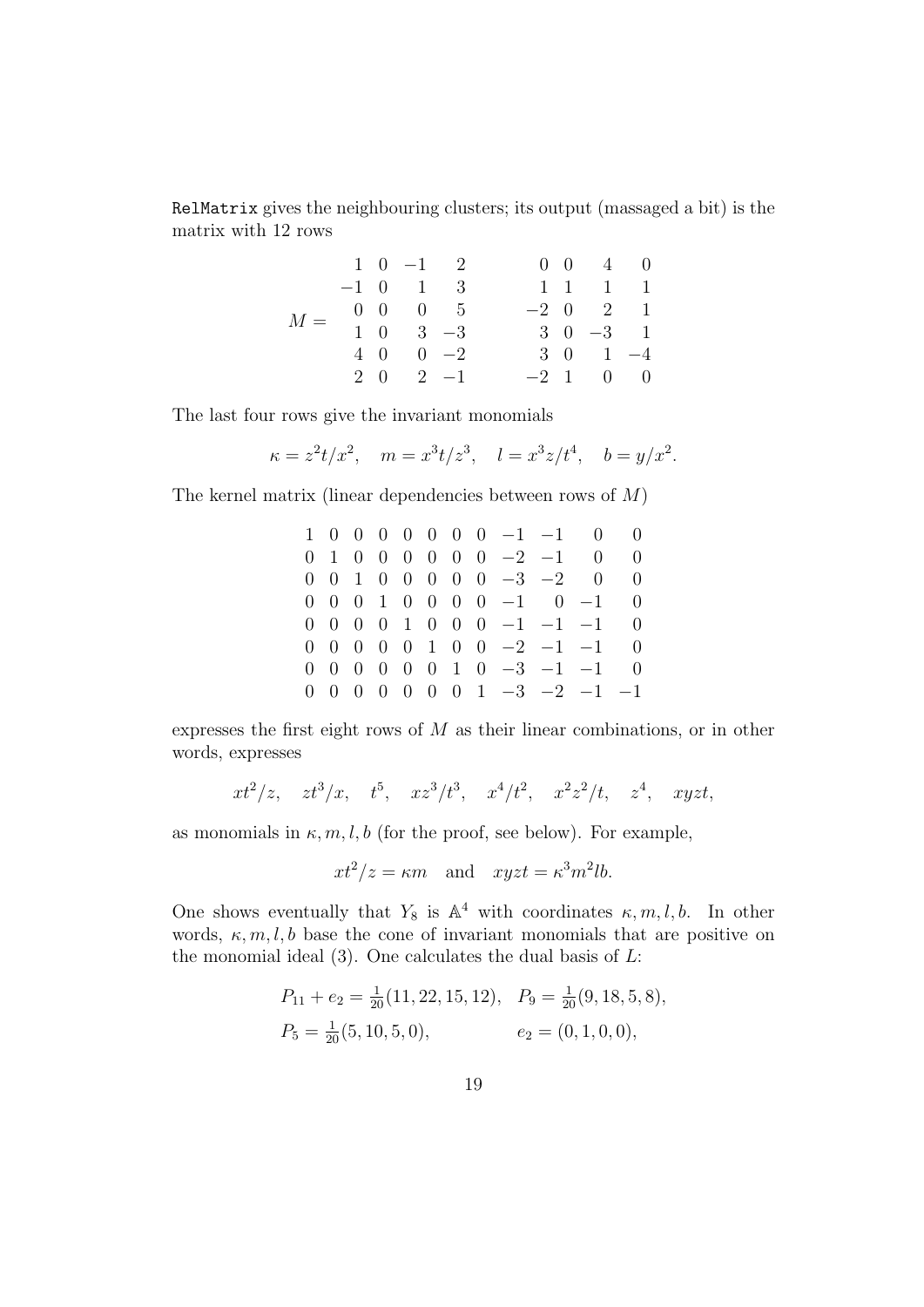## 4.1 Observation: discrepancy and "all the equations"

The above results for  $Y_8$  are possibly typical of what holds whenever an affine piece is nonsingular. The basis of the dual cone in  $L$  has ages  $3, 2, 1, 1$ , which coincides with the exponents in

$$
xyzt = \kappa^3 m^2 lb,
$$

giving the Jacobian determinant and the discrepancy as  $\kappa^2 m = xyzt/\kappa m l b$ .

The defining ideal of the A-cluster of  $Y_8$  has minimal generators

$$
z^{2}t = \kappa x^{2}, \quad x^{3}t = mz^{3}, \quad x^{3}z = lt^{4}, \quad y = bx^{2},
$$
  
\n
$$
xt^{2} = \kappa mz, \quad zt^{3} = \kappa^{2} mx, \quad t^{5} = \kappa^{3} m^{2} \cdot 1, \quad xz^{3} = \kappa lt^{3},
$$
  
\n
$$
x^{4} = \kappa mlt^{2}, \quad x^{2}z^{2} = \kappa^{2} mlt, \quad z^{4} = \kappa^{3} ml \cdot 1, \quad xyzt = \kappa^{3} m^{2} lb,
$$

(The first four are basic, and the remainder are deduced from them by cancelling a basic monomial. See below for the proof.) However, this minimal basis is part of a *whole* set of equations indexed by the  $47 = 4 \cdot 3 \cdot 2 \cdot 2 - 1$ non-unit factors of  $\kappa^3 m^2 l b$ , with redundant relations such as

$$
z^{4}t^{2} = \kappa^{2}x^{4}, \quad z^{6}t^{3} = \kappa^{3}x^{6}, \quad z^{3}t^{4} = \kappa^{3}mx^{3},
$$
 etc.

Notice that in this context, each relation has a complementary relation, obtained by multiplying the left-hand side by  $\kappa^3 m^2 l b$  and the right-hand side by xyzt and cancelling, so  $x^{m+1} = ay^{n_1}z^{n_2}t^{n_3}$  gives  $y^{n_1+1}z^{n_2+1}t^{n_2+1} = \alpha x^m$ with  $a\alpha = \pi = \kappa^3 m^2 l b$ , etc. The minimal generators have complements

$$
x^{3}y = \kappa^{2} \{b^{2}mbz, \quad yz^{4} = \kappa^{3} \{c^{2}bx^{2}, \quad yt^{5} = \kappa^{3}lmbx^{2}, \quad x^{3}zt = \kappa^{3} \{c^{2}m, \quad yz^{2} = \kappa^{2} \{c^{2}bt, \quad x^{2}y = \kappa^{2}bt^{2}, \quad xyz = \{c^{2}bt^{4}, \quad yt^{3} = \kappa^{2}lmbz^{2}, \quad yzt^{3} = \kappa^{2}lbx^{3}, \quad yt^{2} = kbxz, \quad xyt = bz^{3}, \quad xyzt = \kappa^{3}m^{2}lb
$$

which are already in the ideal.

Recall Nakamura's result that in the  $A \subset SL(3)$  case, every A cluster can be defined by exactly 7 relations, including  $xyz = \pi$  and two complementary sets of three relations of the form

$$
x^{m+1} = ay_1^n z_2^n
$$
,  $y^{n_1+1} z^{n_2+1} = \alpha x^m$  with  $a\alpha = \pi$ , etc.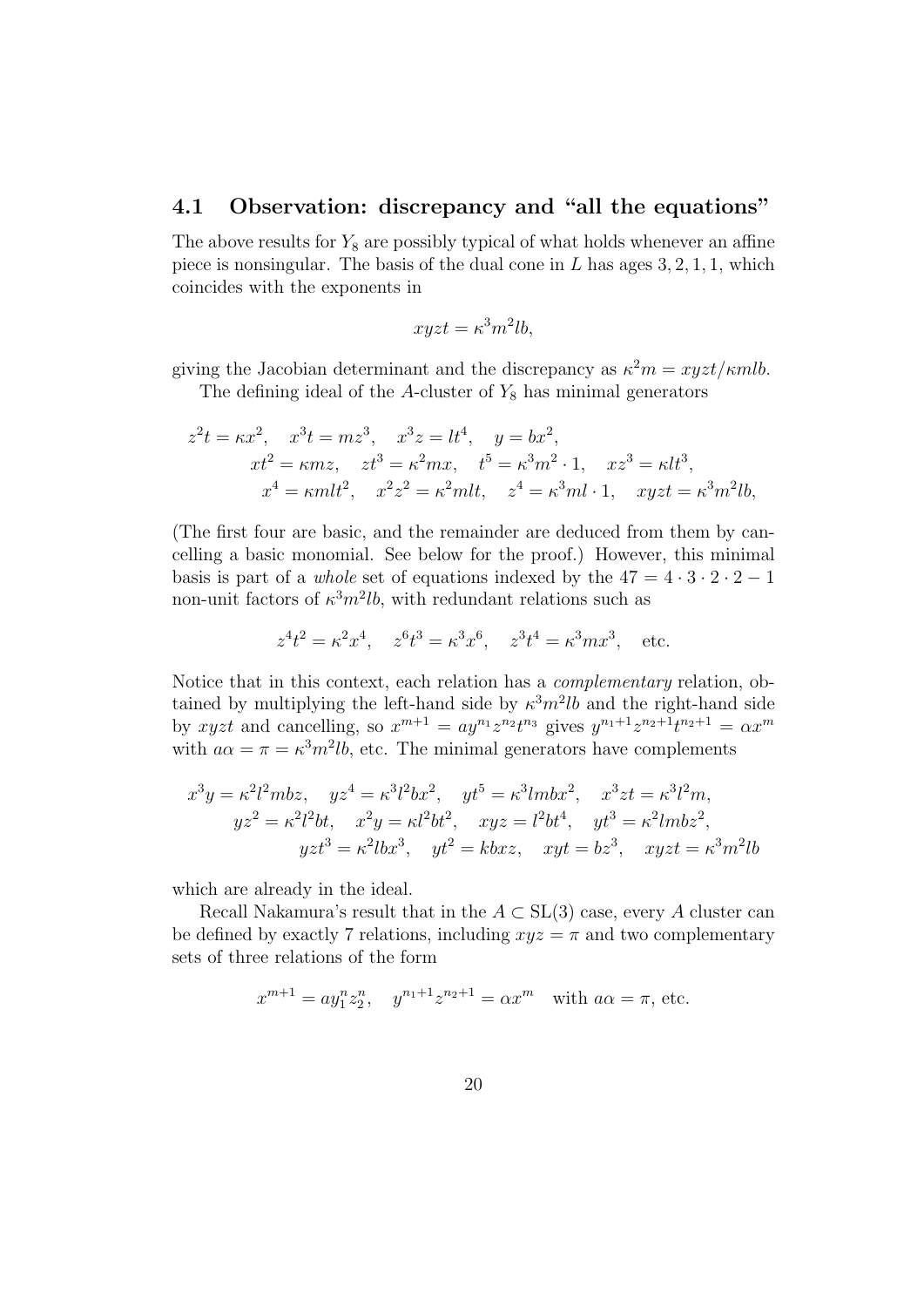Proof of nonsingularity The idea is as in 3.8: I am allowed to cancel basic monomials. For the relation represented by the first row of  $M_0$ , and the first row of KernelMatrix( $M_0$ ): I know that a relation  $xt^2 = r_1z$  holds. Since  $x^2z$  is basic in the monomial cluster,

$$
r_1 x^2 z = x^3 t^2 = m * z^3 t = \kappa m x^2 z,
$$

and cancelling  $x^2z$  gives  $r_1 = \kappa m$ . The others are similar.

 $x*z$  basic, so r2 \* $x*z = z^2*t^3 = ka*x^2*t^2$  $x^2$  basic,  $x^2*t^5 = ka^2*m^2*z^2*t$ t^4 basic etc.

This ideal situation may hold whenever the toric cone is basic.

## 4.2 Singular cases

Of the 42 affine pieces of A-Hilb for  $\frac{1}{20}(1, 2, 5, 12)$ , only  $Y_{15}$  and  $Y_{17}$  are singular. For  $Y_{15}$ , permuting the 13 rows of RelMatrix gives

|         |  | $-1$ 0 1 3          |  | $0 \quad 0 \quad 0 \quad 5$  |  |
|---------|--|---------------------|--|------------------------------|--|
| $M_0 =$ |  |                     |  | $1 \quad 1 \quad 1 \quad 1$  |  |
|         |  | $0 \t2 \t0 \t-2$    |  | $2 -1 0 0$                   |  |
|         |  | $1 \t0 \t3 \t-3$    |  | $-1$ 1 $-1$ 2                |  |
|         |  | $0 \t1 \t2 \t-1$    |  |                              |  |
|         |  | $0 \t 0 \t 4 \t 0$  |  | $0 \t -1 \t 2 \t 1$          |  |
|         |  | $1 \t 0 \t -1 \t 2$ |  | $1 \quad 1 \quad 1 \quad -4$ |  |
|         |  |                     |  | $1 \t 1 \t -3 \t 1$          |  |

The last five rows of  $M$  give the invariant monomials

$$
a = x^2/y
$$
,  $\lambda = yt^2/xz$ ,  $\kappa = z^2t/y$ ,  $\delta = xyz/t^4$ ,  $\gamma = xyt/z^3$ .

The kernel matrix of  $M$  (linear dependencies between its rows):

|            |  |  |  |  | $1 \t0 \t0 \t0 \t0 \t0 \t0 \t0 \t0 \t0 \t-1 \t-1 \t0 \t0$ |  |  |
|------------|--|--|--|--|-----------------------------------------------------------|--|--|
|            |  |  |  |  | $0 \t1 \t0 \t0 \t0 \t0 \t0 \t0 \t0 \t-1 \t0 \t-1 \t0$     |  |  |
|            |  |  |  |  | $0 \t0 \t1 \t0 \t0 \t0 \t0 \t0 \t0 \t0 \t-1 \t-1 \t0$     |  |  |
|            |  |  |  |  | $0 \t0 \t0 \t1 \t0 \t0 \t0 \t0 \t0 \t-1 \t-1 \t-1 \t0$    |  |  |
|            |  |  |  |  | $0 \t0 \t0 \t0 \t1 \t0 \t0 \t0 \t-1 \t-2 \t-1 \t0$        |  |  |
|            |  |  |  |  | $0$ 0 0 0 0 1 0 0 0 0 -1 0 -1                             |  |  |
|            |  |  |  |  | $0 \t0 \t0 \t0 \t0 \t0 \t1 \t0 \t0 \t-1 \t-2 \t0 \t-1$    |  |  |
|            |  |  |  |  | $0 \t0 \t0 \t0 \t0 \t0 \t0 \t1 \t0 \t-1 \t-2 \t-1 \t-1$   |  |  |
| $0\quad 0$ |  |  |  |  | $0 \t0 \t0 \t0 \t0 \t0 \t1 \t1 -1 \t0 -1$                 |  |  |
|            |  |  |  |  |                                                           |  |  |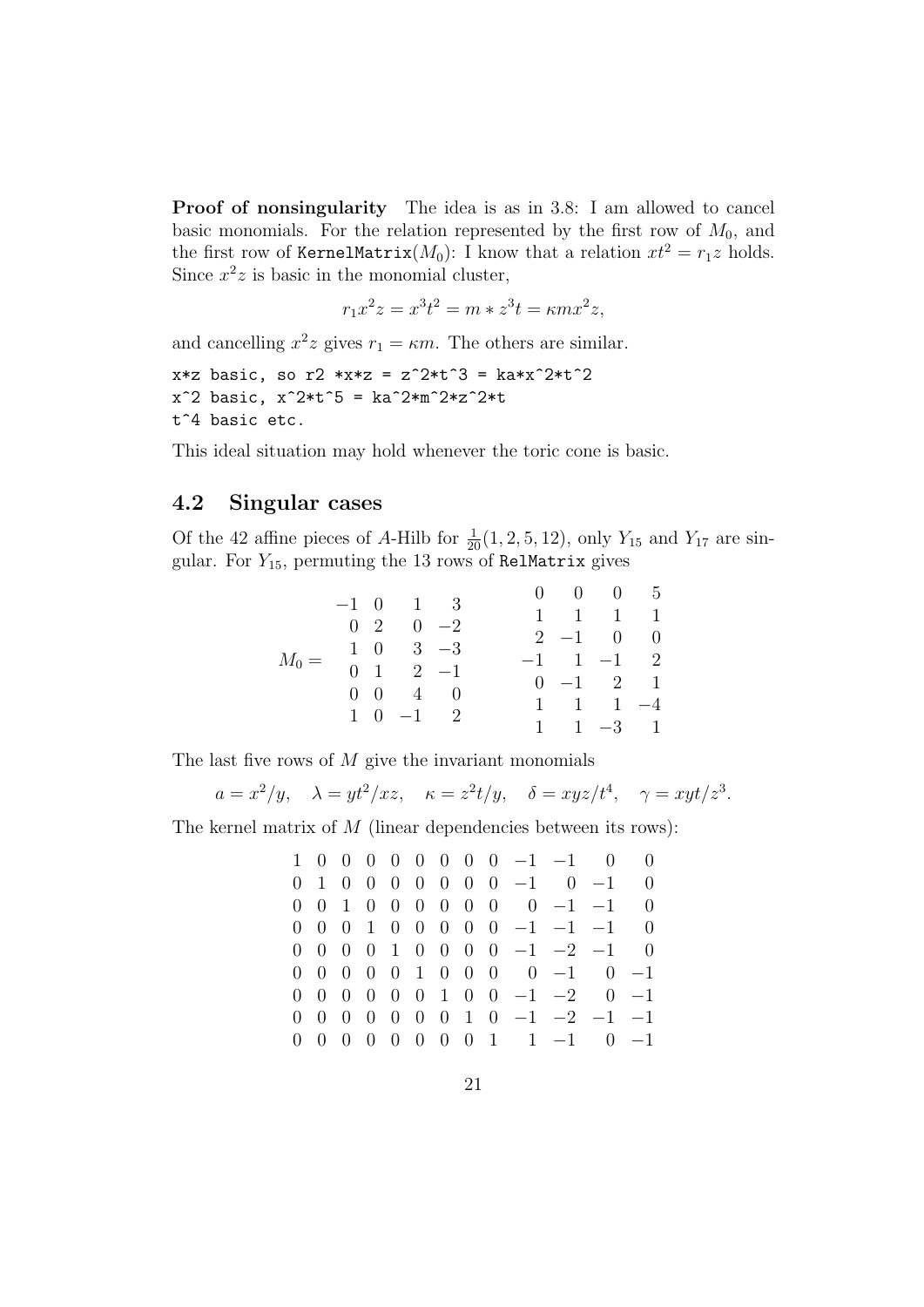The singularity shows up in the  $1, 1, -1, -1$  in the last row, which says that  $a\lambda = \kappa \gamma$  (initially under birational assumptions, proved later). Note that while this equation gives  $Y_{15}$  the singularity (3-fold node)  $\times$   $\mathbb{A}^1$ , the other equations are shielded from the effect of a: the ratios appearing in them are monomials in  $\lambda, \kappa, \delta, \gamma$ .

$$
x^{2} = ay, \quad yt^{2} = \lambda xz, \quad z^{2}t = \kappa y, \quad xyz = \delta t^{4}, \quad xyt = \gamma z^{3}
$$

$$
zt^{3} = \lambda \kappa x, \quad y^{2} = \lambda \delta t^{2}, \quad xz^{3} = \kappa \delta t^{3}, \quad yz^{2} = \lambda \kappa \delta t
$$

$$
z^{4} = \lambda \kappa^{2} \delta, \quad xt^{2} = \kappa \gamma z, \quad t^{5} = \lambda \kappa^{2} \gamma, \quad xyzt = \lambda \kappa^{2} \delta \gamma.
$$

with  $a\lambda = \kappa \gamma$ . The relation  $xyzt = \lambda \kappa^2 \delta \gamma = a\lambda^2 \kappa \delta$  is redundant as ideal generator.

To prove  $a\lambda = \kappa \gamma$ , note that  $yz$  is basic, and

$$
\kappa \gamma yz = \gamma z^3 t = xyt^2 = \lambda x^2 z = a\lambda yz.
$$

Cases 17 ========

|   | > M0;                                  |              |                            |                |          |                     |   |   |            |      |                                     |          |
|---|----------------------------------------|--------------|----------------------------|----------------|----------|---------------------|---|---|------------|------|-------------------------------------|----------|
|   | $[-1]$                                 |              | $1 - 1$                    | 2 <sup>1</sup> |          |                     |   |   |            |      |                                     |          |
| L | $\overline{0}$                         | $-1$         | $\overline{\phantom{0}}^2$ | 1              | -1       |                     |   |   |            |      |                                     |          |
|   | $\begin{bmatrix} 0 \\ 0 \end{bmatrix}$ | 1            |                            | $2 - 1$        | $\lceil$ |                     |   |   |            |      |                                     |          |
|   | $[-1]$                                 | 0            | $\mathbf{1}$               | 3 ]            |          |                     |   |   |            |      |                                     |          |
|   | $\begin{bmatrix} 0 \end{bmatrix}$      | 0            | 4                          | 0 <sub>1</sub> |          |                     |   |   |            |      |                                     |          |
|   | $\begin{bmatrix} 1 \end{bmatrix}$      | 0            | $-1$                       | 2 ]            |          |                     |   |   |            |      |                                     |          |
|   | $\begin{bmatrix} 1 \end{bmatrix}$      | $\mathbf{1}$ | $\mathbf{1}$               | 1              | -1       |                     |   |   |            |      |                                     |          |
|   |                                        | $[2 -1]$     | 0                          | 0 ]            |          |                     |   |   |            |      |                                     |          |
|   | $\begin{bmatrix} 0 \\ 0 \end{bmatrix}$ | $2 -$        |                            | $0 -2$ ]       |          |                     |   |   |            |      |                                     |          |
|   |                                        | $[-1 -1 -1$  |                            | 4]             |          |                     |   |   |            |      |                                     |          |
|   | $\begin{bmatrix} 1 \end{bmatrix}$      | 0            | 3 -3 ]                     |                |          |                     |   |   |            |      |                                     |          |
|   | $\begin{bmatrix} 1 \end{bmatrix}$      |              | $1 - 3$                    | $\mathbf 1$    | - 1      |                     |   |   |            |      |                                     |          |
|   |                                        |              |                            |                |          |                     |   |   |            |      |                                     |          |
|   |                                        |              |                            |                |          | > KernelMatrix(MO); |   |   |            |      |                                     |          |
| L | $\mathbf{1}$                           | 0            | 0                          | 0              | 0        | 0                   | 0 |   | 0 -1 -1    | 0    | 0 ]                                 |          |
| L | 0                                      | 1            | 0                          | 0              | 0        | 0                   | 0 | 0 | 0<br>$-1$  | -1   | 0                                   | $\lceil$ |
| E | $\mathbf 0$                            | 0            | $\mathbf 1$                | 0              | 0        | 0                   | 0 | 0 | $-1$<br>-1 | $-1$ | $\begin{array}{c} \end{array}$<br>0 |          |

 $[0 0 0 1 0 0 0 0 -1 -2 -1 0]$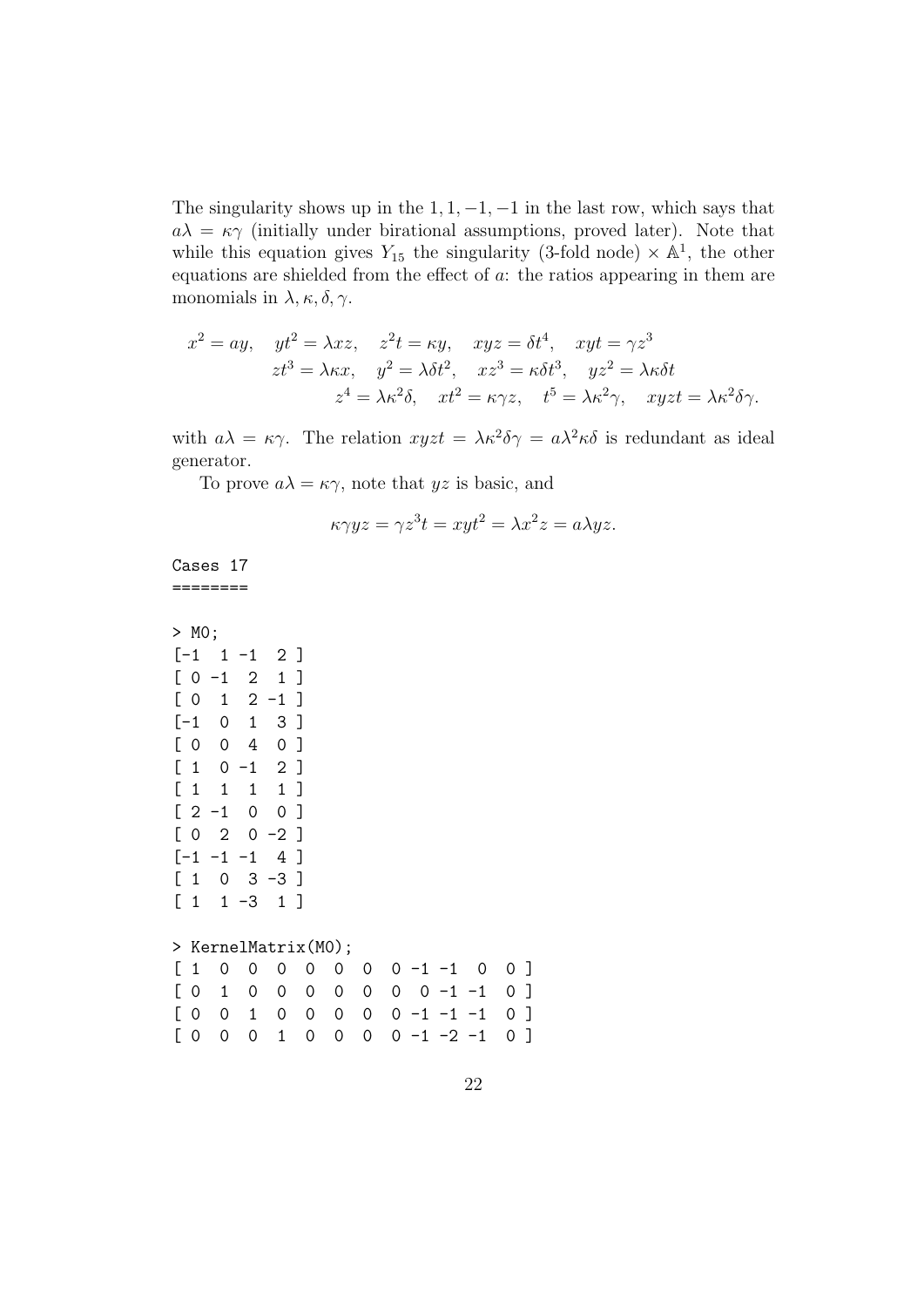```
[0 0 0 1 0 0 0 -1 -2 -2 0][ 0 0 0 0 0 1 0 0 0 -1 -1 -1 ]
[0 \ 0 \ 0 \ 0 \ 0 \ 0 \ 1 \ 0 \ -1 \ -2 \ -2 \ -1][ 0 0 0 0 0 0 0 1 1 0 -1 -1 ]
As above, read the last 4 lines of RelMatrix as
x^2 = a*yy^2 = b*t^2t^4 = d*x*y*zx*z^3 = 1*t^3x*y*t = ga*z^3with a*b = l*ga (initially under birational assumptions).
Note that a is not explicitly involved in the other equations.
y*t^2 = b*d*x*zz^2*t = d*1*y (Pf. r*x*y*z = x*z^3*t = l*t^4 = d*1*x*y*z)
y*z^2 = b*d*l*tz*t^3 = b*d^2*l*xz^4 = b*d^2*l^2x*t^2 = d*1*ga*zx*y*z*t = b*d^2*l^2*ga (not a defining relation)
Proof that a*b = 1*ga:
  l*ga*t^3 = g*x*z^3 = x^2*y*t = a*y^2*t = a*b*t^3How are Y15 and Y17 glued together?
Y15 is
a = x^2/y, ga = x*y*t/z^3de = x*y*z/t^4la = y*t^2/x*zka = z^2*t/ywith a*la = ka*gaY17 is
a = x^2/y, ga = x*y*t/z^3d = t^4/x*y*z
```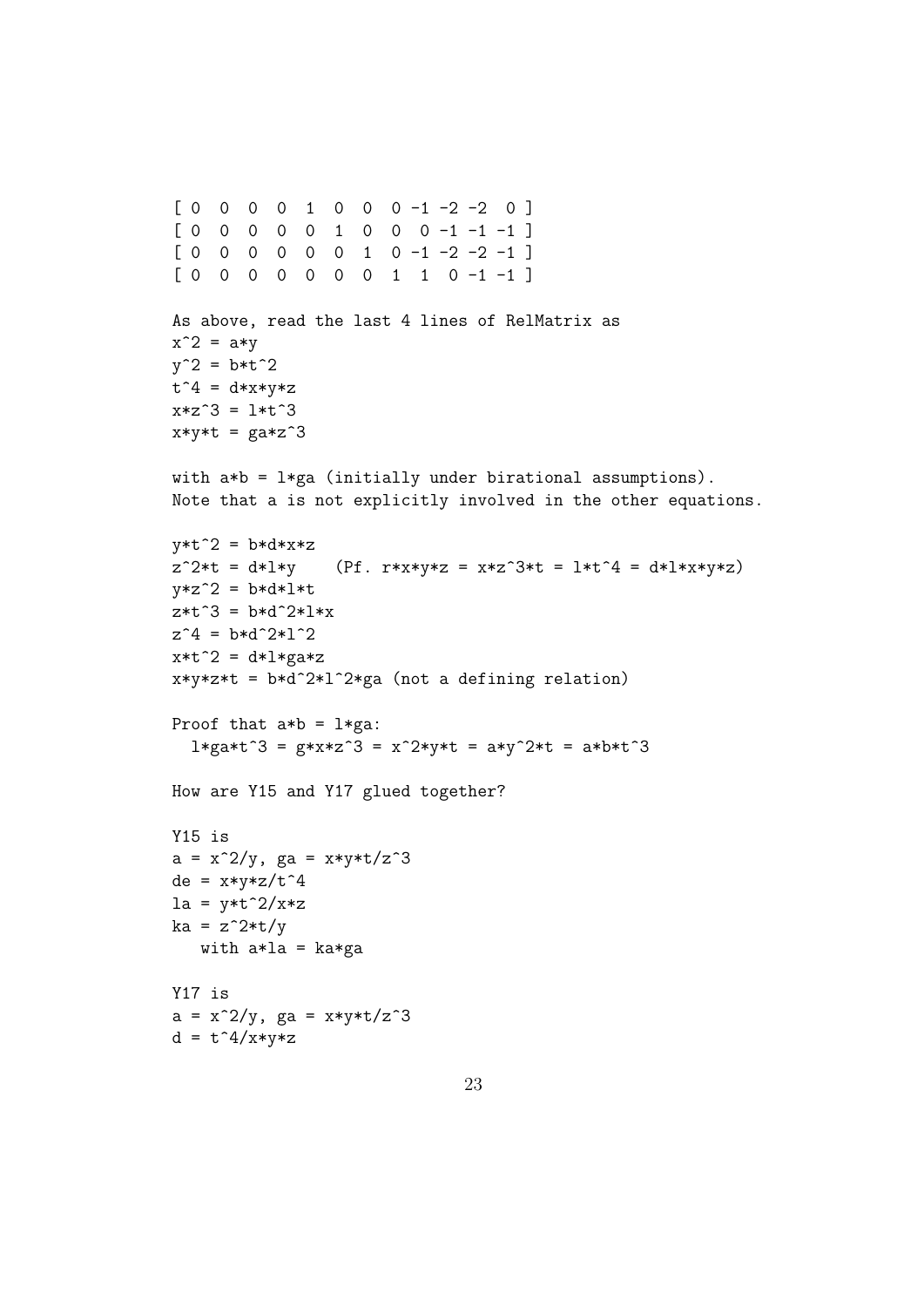$b = y^2/1^2$  $1 = x*z^3/t^3$ with  $a*b = l*ga$ 

```
Obviously a, ga coincide. Also d = de^--1 and b = de^*la,
l = de*ka. And conversely, la = b*d, ka = l*d.
```
## 5 Counter-examples

33 cases of  $\frac{1}{30}(1, a, b, c)$  satisfy JunSuff. The number of affine pieces of their A-Hilb is given by

```
> Sol30 := [A : A in Solutions(30) | A[1] eq 1];
> ASets30 := [ASets(30,B) : B in Sol30];
> [#S : S in ASets30];
[ 30, 30, 38, 30, 30, 34, 30, 30, 30, 30, 30, 30, 45, 36,
37, 34, 37, 38, 73, 38, 70, 38, 34, 63, 46, 58, 56, 50,
38, 59, 158, 56, 42 ]
```
Notice that 10 of these have 30 A-sets, and I expect that for these, A-Hilb is a crepant resolution. A further 15 have  $\leq 50$  A-sets, and 7 have between 56 and 73, so are likely to be somewhat discrepant or singular or both.<sup>1</sup>

## 5.1 Reducible example

The exuberant 31st case  $A = \frac{1}{30}(1, 6, 10, 13)$  stands out clearly with its 158 Asets; it turns out to be reducible. Its more interesting affine pieces correspond to those with most equations:

```
> r:=30; A := Sol30[31]; A // Answer: [ 1, 6, 10, 13 ]
> AS := ASets(r,A); [i : i in [1..158] | #AS[i] ge 17];
```
This says that A-sets numbered 25, 29, 30, 31, 32, 33, 51, 52, 84, 89, 90, 99, 107 have  $\geq$  17 defining equations. AS [25] gives

 $x^6, x^5t, x^4t^2, x^3y, x^2z, xy^2, xyt, xzt, xt^3, y^5, y^3t, yz, yt^2, z^3, z^2t, zt^2, t^5$ 

<sup>&</sup>lt;sup>1</sup>I have computed lots of these cases, and am beginning to understand some of the mechanisms.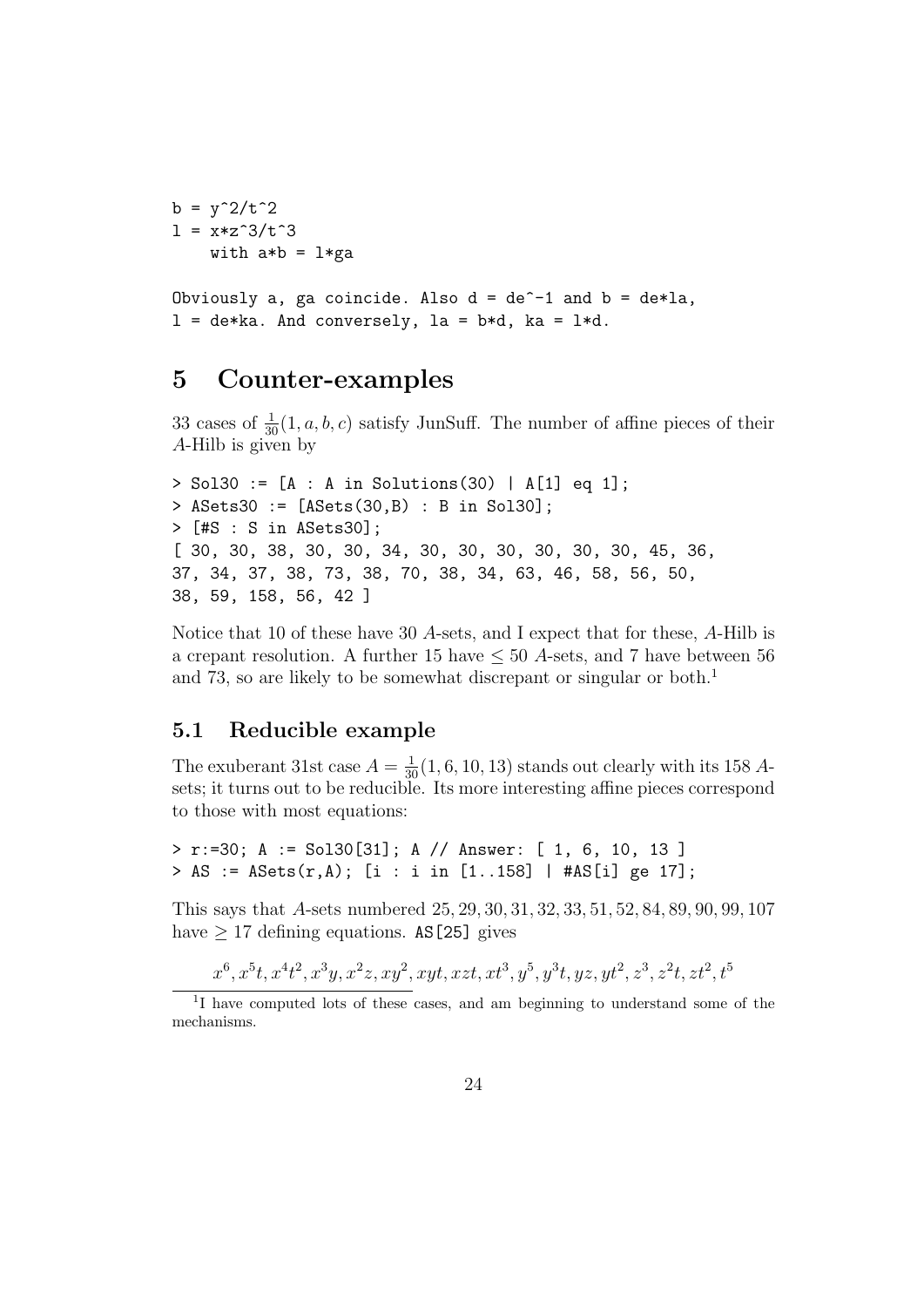and MonomialBasis(quo<RR|AS[25]>) gives:

$$
\begin{array}{ccccccccc}\n1 & x & x^{2} & x^{3} & x^{4} & x^{5} & & y & xy & x^{2}y \\
t & xt & x^{2}t & x^{3}t & x^{4}t & & & y^{t} & & \\
t^{2} & xt^{2} & x^{2}t^{2} & x^{3}t^{2} & & & & y^{2} & \\
t^{3} & & & & & & y^{2} & \\
t^{4} & & & & & & y^{3} & \\
z & xz & z^{2} & xz^{2} & & & & \end{array}
$$
\n
$$
(4)
$$
\n
$$
x^{4}
$$
\n
$$
x^{2}
$$
\n
$$
x^{2}
$$
\n
$$
x^{3}
$$
\n
$$
y^{4}
$$

The function RelMatrix gives the monomial relations; I always include the relation for xyzt, although it is redundant in many cases, because it computes the discrepancy.

| $1 \quad 1 \quad 1 \quad 1$ |  |  | $1 \t 0 \t -1 \t 3$         |  |
|-----------------------------|--|--|-----------------------------|--|
| $6 -1 0 0$                  |  |  | $0 \quad 5 \quad 0 \quad 0$ |  |
| $5 -3 0 1$                  |  |  | $-1$ 3 0 1                  |  |
| $4 \quad 0 \quad 0 \quad 2$ |  |  | $-3$ 1 1 $-1$               |  |
| $3 \t 1 \t 0 \t -3$         |  |  | $-2$ 1 0 2                  |  |
| $2 -2 1 0$                  |  |  | $0 \quad 0 \quad 3 \quad 0$ |  |
| $1 \t 2 \t 0 \t -1$         |  |  | $-3$ 0 2 1                  |  |
| $1 \t 1 \t -2 \t 1$         |  |  | $0 \t -1 \t 1 \t 2$         |  |
| $1 -4 1 1$                  |  |  | $-5$ 0 0 5                  |  |

It turns out that all the functions on this affine piece of A-Hilb are generated by the five coefficients  $\delta, d, \beta, e, \gamma$ , that correspond to rows 5, 18, 9, 13, 8 of the above matrix of relations:

$$
x^3y = \delta t^3
$$
,  $t^5 = dx^5$ ,  $xzt = \beta y^4$ ,  $yz = ex^3t$ ,  $xyt = \gamma z^2$  (5)

The distinguishing feature that makes this affine piece a reducible component of A-Hilb (stuck at the origin) is that the monomial cone they generate is not proper: here  $\delta^2 d\beta e \gamma = 1$ , or in terms of rows of the matrix of relations:

$$
2 \times (3 \quad 1 \quad 0 \quad -3) + \quad (-5 \quad 0 \quad 0 \quad 5) + \quad (1 \quad -4 \quad 1 \quad 1) \quad = 0, + \quad (-3 \quad 1 \quad 1 \quad -1) + \quad (1 \quad 1 \quad -2 \quad 1)
$$

so these monomials span a whole vector space.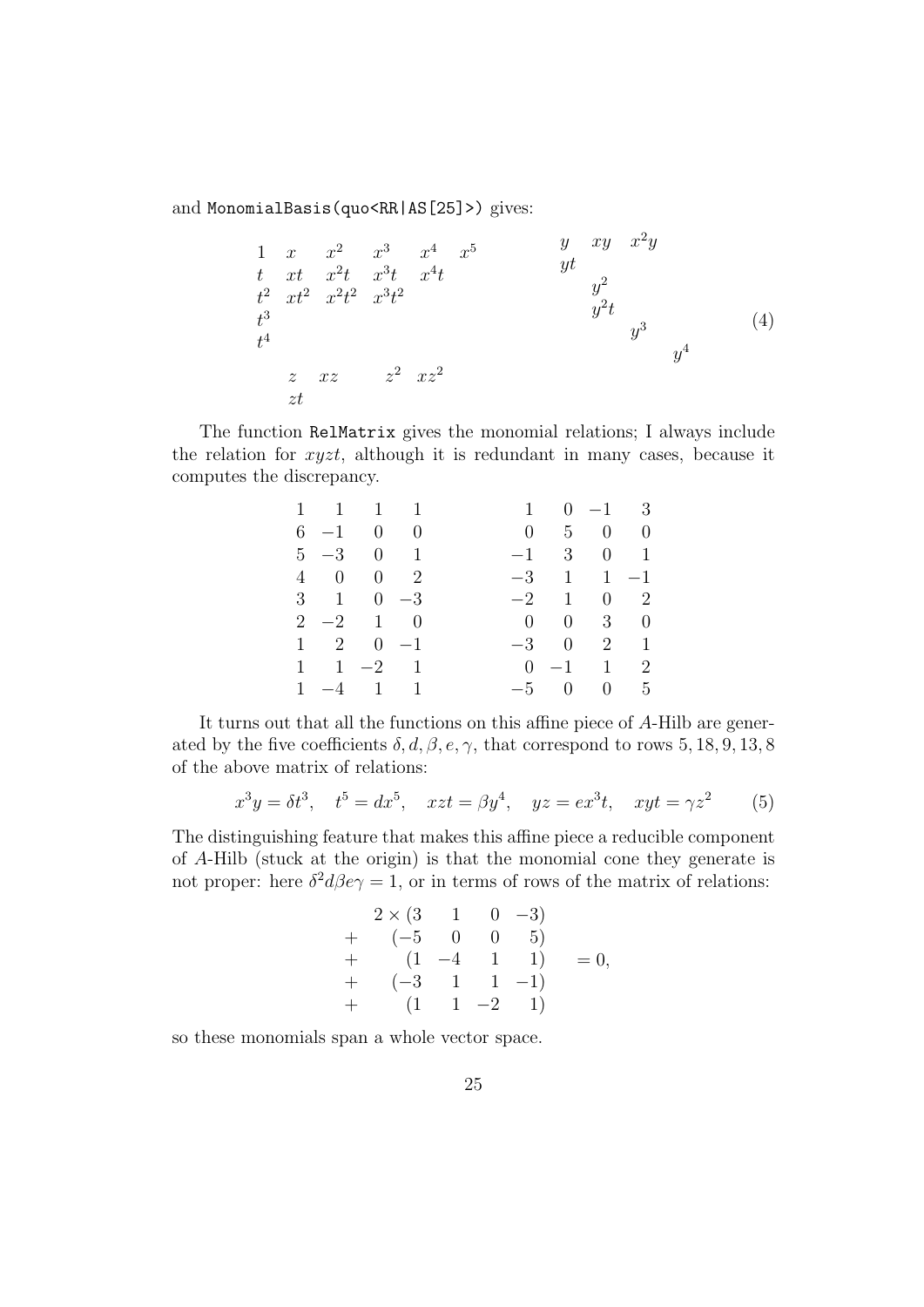#### 5.2 Lemma

Let Z be an A-cluster with monomial basis (4) parametrized by  $\delta, d, \beta, e, \gamma$  of (5). Then

 $yt^2$  =  $\delta dx^2$  $xy^2 = \delta^2 dt$  $y^3t = \delta^3 d^2x$  $y^5$  =  $\delta^5 d^3$  $x^2z = \delta^2 d\beta y^2$  $zt^2$  =  $\delta^3 d^2 \beta y$  $z^2t = \delta^3d^2\beta ex^3$  $z^3 = \delta^7 d^4 \beta^2 e$  $xt^3 = \delta^3 d^2 \beta \gamma z$  $x^6 = \delta^6 d^3 \beta^2 \gamma y$  $x^5t = \delta^4 d^2 \beta^2 \gamma y^3$  $x^4t^2 = \delta^7d^4\beta^2\gamma$ 

Moreover,

 $\delta = \delta^3 d\beta e \gamma$ , that is,  $\delta \times (1 - \delta^2 d\beta e \gamma) = 0$ .

Near the monomial cluster (given by  $\delta = d = \beta = e = \gamma = 0$ ), necessarily  $\delta = 0$ . This is a copy of  $\mathbb{A}^4$  in A-Hilb, consisting of clusters supported at the origin. If  $\delta^2 d\beta e \gamma = 1$ , the same relations define a cluster that can be free, but that cannot approach the origin.

#### 5.3 Proof

To clarify the statement: over any k algebra generated by  $\delta, d, \beta, e, \gamma$ , any A-cluster with this monomial basis has the stated relations.

This is similar to the simple example given on p. 17. For example, there must be a relation  $yt^2 = \xi x^2$ , and  $\xi$  is found by observing that  $x^5$  is basic, so  $\xi x^5 = x^3 y t^2 = \delta t^5 = \delta dx^5.$ 

Finally, note that  $t^4$  is basic, so the final relation involving  $\delta$  comes from

$$
\delta t^4 = x^3 y t = \gamma x^2 z^2 = \delta^2 d\beta \gamma y^2 z = \delta^3 d\beta \gamma t^4
$$

(the third equality is the relation  $x^2z = \delta^2 d\beta y^2$ .)

d:=Random(KK); be:=Random(KK); e:=Random(KK); ga:=Random(KK); Dimension(quo<RR|[x^3\*y,t^5-d\*x^5,x\*z\*t-be\*y^4,y\*z-e\*x^3\*t, x\*y\*t-ga\*z^2,y\*t^2,x\*y^2,y^3\*t,y^5,x^2\*z,z\*t^2,z^2\*t,z^3,x\*t^3,  $x^6, x^5*t, x^4*t^2]$ );

de:=Random(KK); be:=Random(KK); e:=Random(KK); ga:=Random(KK); d :=  $(de^2*be*ga*e)^{-1}$ ;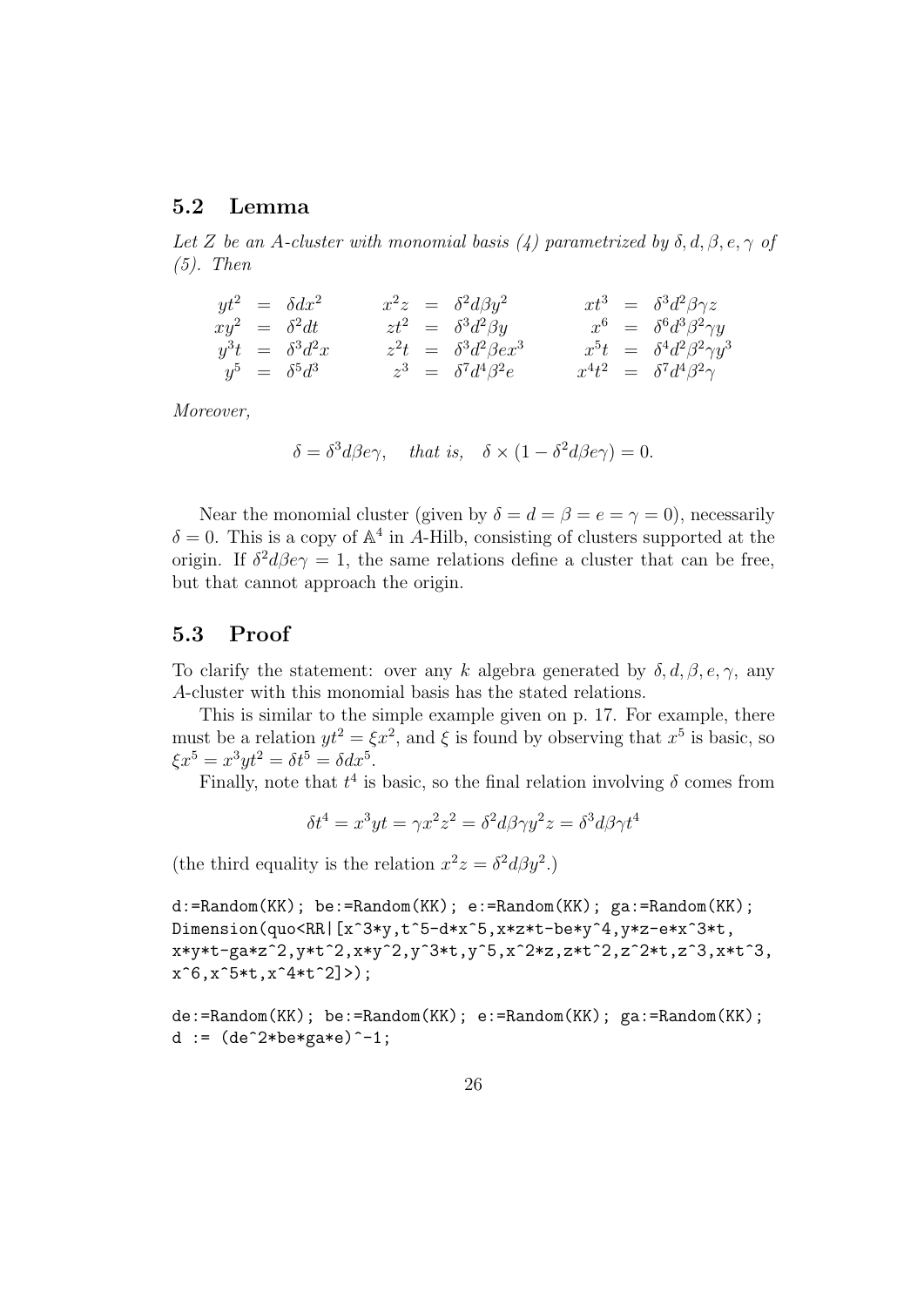```
Dimension(quo<RR|[x^3*y-de*t^3, t^5-d*x^5, x*z*t-be*y^4,
y*z-e*x^3*t, x*y*t-ga*z^2, y*t^2-de*d*x^2, x*y^2-de^2*d*t,
y^3*t-de^3*d^2*x, y^5-de^5*d^3, x^2*z-de^2*d*be*y^2,
z*t^2-de^3*d^2*be*y, z^2*t-de^3*d^2*be*e*x^3,
z^3-de^7*d^4*be^2*e, x*t^3-de^3*d^2*be*ga*z,
x^6-de^6*d^3*be^2*ga*y, x^5*t-de^4*d^2*be^2*ga*y^3,
x^4*t^2-de^7*d^4*be^2*ga]);
```
### 5.4 First reducible example

 $\frac{1}{30}(1,6,10,13)$  is the very interesting case with 158 affine pieces. No 16 is the first reducible case. Note that it is reducible although the cone of invariant ratios is a proper cone, defining the birational component. It has monomial ideal generated by AS30[16]

$$
x^6, x^4t^2, x^3y, x^3z, x^2z^2, xyt, xt^3, y^2, yz, yt^2, z^3, z^2t, zt^2, t^5
$$

and complementary monomial basis MonomialBasis(quo<RR|AS30[16]>)

$$
1, t, t2, t3, t4, z, zt, z2, y, yt,x, xt, xt2, xz, xzt, xz2, xy, x2, x2t,x2t2, x2z, x2zt, x2y, x3, x3t,x3t2, x4, x4t, x5, x5t
$$

I reorder the rows of its RelMatrix (by blundering about, in a process that is still time-consuming and uncertain).

```
> M := RelMatrix(30,[1,6,10,13],AS30[16],Eig);
> M0 := Submatrix(M,[4,8,5,13,11,12,1,3,9,10,2,6,14,7,15],[1..4]);
> M0;
[ 3 1 0 -3]
[1 \ 0 \ -1 \ 3][3 \ 0 \ 1 -1][-3 \ 0 \ 2 \ 1][-2 \ 1 \ 0 \ 2][ 0 0 3 0]
[ 1 1 1 1]
```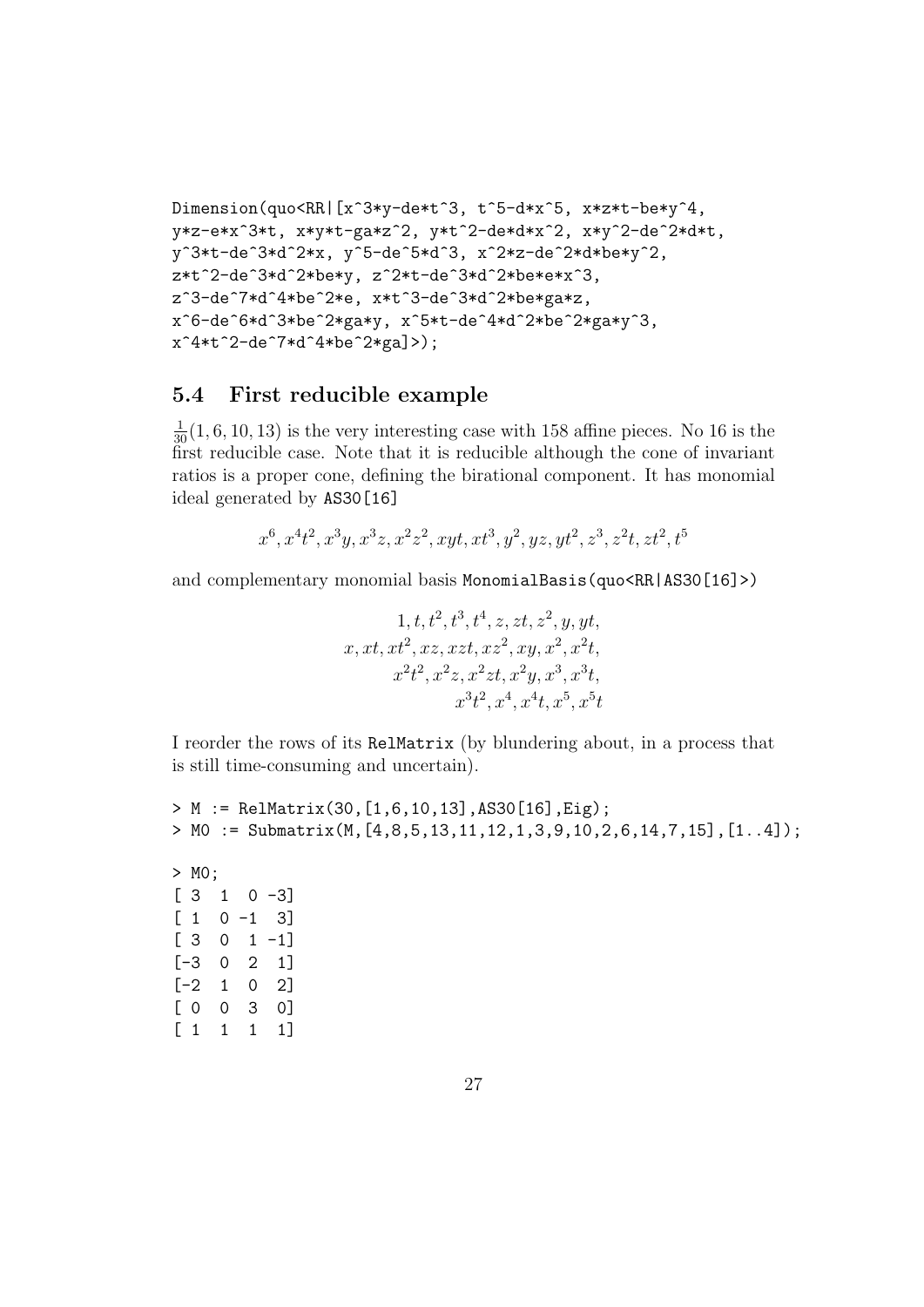```
[4 \ 0 \ 0 \ 2][-2 \ 2 \ -1 \ 0] y^2 = \text{rho} * x^2 * z[-3 \ 1 \ 1 \ -1] y*z = \text{law}^3*t[6 -1 0 0] x^6 = a*y[2 \ 0 \ 2 -4] x^2x^2 = 1*t^4[ 0 -1 1 2] z*t<sup>2</sup> = ka*y
[1 \ 1 \ -2 \ 1] x*y*t = ga*z^2[-5 \ 0 \ 0 \ 5] t^5 = d*x^5> KernelMatrix(M0);
[1 \ 0 \ 0 \ 0 \ 0 \ 0 \ 0 \ 0 \ 0 \ 0 \ 0 \ 0 \ -1 \ 0 \ -1 \ 0] x^3 \rightarrow y = 1 \times ga*t^3 OK by t^4
[0 \ 1 \ 0 \ 0 \ 0 \ 0 \ 0 \ 0 \ 0 \ 0 \ 0 \ 0 \ -1 \ -1 \ 0] x*t^3 = ka*ga*z OK by z^2
[0 \ 0 \ 1 \ 0 \ 0 \ 0 \ 0 \ 0 \ 0 \ 0 \ 0 \ -1 \ -1 \ -1 \ 0] x^3xz = 1*ka*ga*t OK by z*t
[0 \ 0 \ 1 \ 0 \ 0 \ 0 \ 0 \ 0 \ 0 \ 0 \ -1 \ 0 \ -1] z<sup>2</sup>*t = l*d*x<sup>2</sup>3 OK by x<sup>2</sup>5
[0 \ 0 \ 0 \ 0 \ 1 \ 0 \ 0 \ 0 \ 0 \ 0 \ -1 \ 0 \ -1 \ -1] y*t^2 = l*ga*d*x^2 OK by x^3
[0 \ 0 \ 0 \ 0 \ 1 \ 0 \ 0 \ 0 \ 0 \ -2 \ -1 \ -1 \ -1] z<sup>2</sup>3 = l<sup>2</sup>*ka*ga*d OK by t
[0 \ 0 \ 0 \ 0 \ 0 \ 1 \ 0 \ 0 \ 0 \ -2 \ -1 \ -2 \ -1] x*y*z*t = 1^2*ka*ga^2*d OK by
[0 \ 0 \ 0 \ 0 \ 0 \ 0 \ 0 \ 1 \ 0 \ 0 \ -1 \ -2 \ -2 \ 0] x^4 * t^2 = 1 * g a * d * a \ 0K by x^2[0 0 0 0 0 0 0 0 1 0 0 -1 1 -1 -1][ 0 0 0 0 0 0 0 0 0 1 0 -1 1 0 -1]
[0 0 0 0 0 0 0 0 0 0 1 0 -2 -1 1]
```
The last 4 rows of  $M_0$  correspond to the relations

$$
x^2z^2 = lt^4
$$
,  $zt^2 = \kappa y$ ,  $xyt = \gamma z^2$ ,  $t^5 = dx^5$ .

The kernel matrix expresses the remaining 11 rows of  $M_0$  as integral linear combinations of the last 4. For the first 8, these are positive,

ratios  $l, \kappa, \gamma, d$  base the invariant lattice M, and express as of the last 4, so the ratios monomials in them.

$$
y^2 = \rho * x^2 * z, \ \ y * z = \lambda * x^3 * t, \ \ x^6 = a * y.
$$

The linear relations give the first 8 rows of  $M_0$  as last 4, with  $l, \kappa, \gamma, d$  as close to a basis as one can come. The above statements

$$
x^3y = l\gamma t^3, \dots, x^4t^2 = l\gamma da
$$

are proved by the standard argument, involving cancelling the stated basic monomial. On the other hand, the kernel matrix says that Row9 of  $M_0$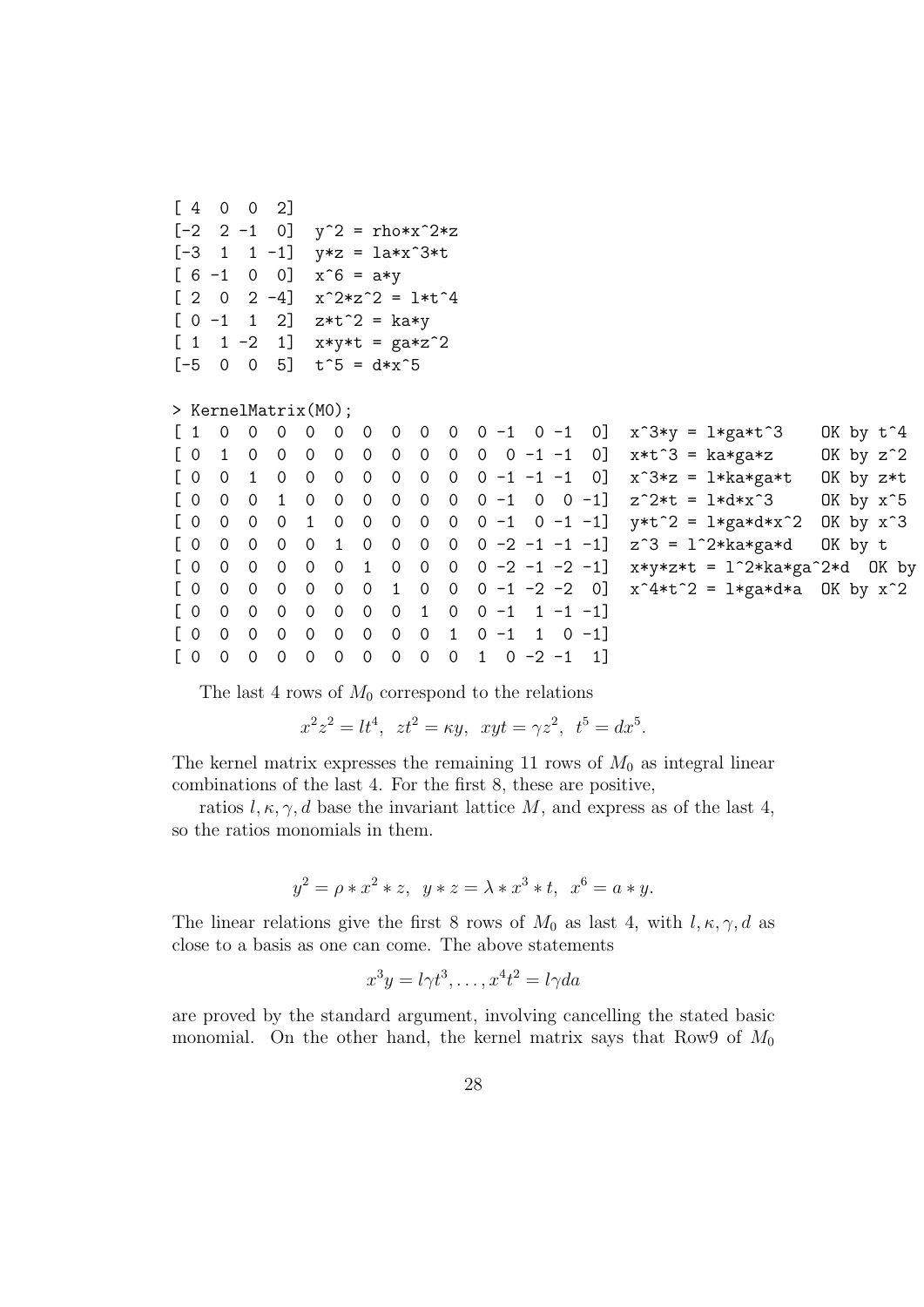equals Row10 plus Row14, predicting the equality  $\rho = \lambda \gamma$  on the birational component, but this cannot be proved without further assumptions, and is not true on the whole of A-Hilb. The reason this can't be proved: there is no deduction for the value of  $\rho$ , because every monomial except t kills  $x^2z$ , whereas

$$
\rho x^2 z t = y^2 t = \text{so what}?
$$

The way out is provided by the following lemma.

#### 5.5 Lemma.

```
(I) 1. \lambda \kappa = ld. 2. ad = \kappa^2 \gamma. 3. a\lambda = l\kappa \gamma.
      (II) (\rho - \lambda \gamma) \times various = 0. More specifically, 4. a\rho = l\kappa \gamma^2 = a\lambda \gamma. 5.
\kappa \rho = l \gamma d = \kappa \lambda \gamma. 6. l \rho = l \lambda \gamma.
```
**Corollary:** either  $\rho = \lambda \gamma$ , or  $a = \kappa = l = 0$ .

## Proof.

```
1. z^2*t^2 = \lceil x \rceil as x^3*t from
 y*z = \langle la*x^3*tz*t^2 = \kappa * y2. Similarly a*d = ka^2*ga; we can prove a*d*y = ka^2*ga*y from
 x^6 = a*yt^5 = d*x^5a * d * y = d * x^6 = x * t^5 = k a * g a * z * t^2 = k a^2 * g * y3. Similarly for a*la = l*ka*ga; we can prove l*ka*ga*x^3*t = a*la*x^3*t
from
 x^6 = a*yy*z = la*x^3*t
 a*la*x^3*t = a*y*z = x^6*z = l*ka*ga*x^3*t Q.E.D. (Lemma)
4. 5. 6.
rho*x^2*z = y^2a*rho**x^2*z*t = a*y^2*t = x^6*y*t = ga*x^5*z^2 = 1*ga*x^3*t^4 =
```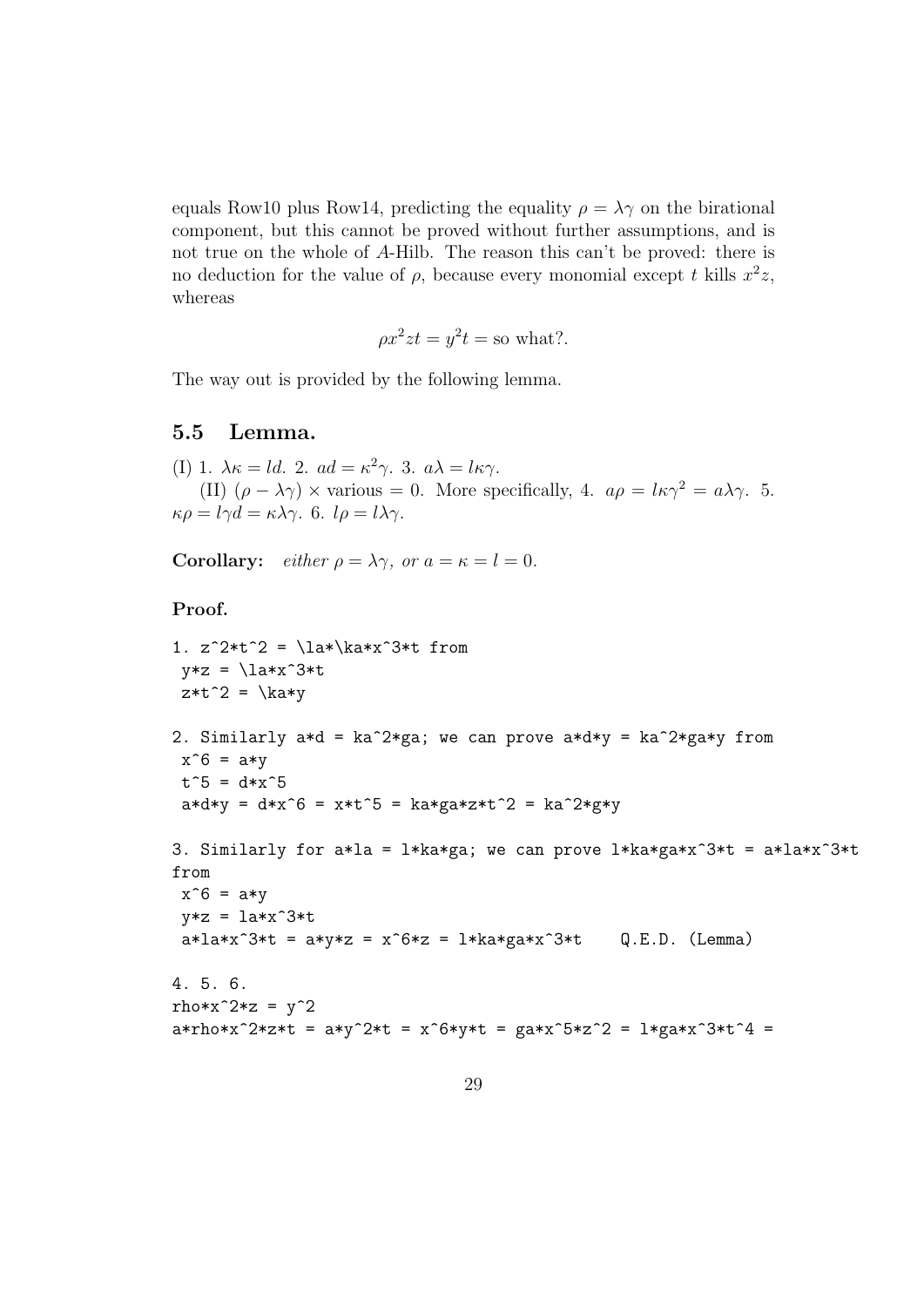```
l*ka*ga^2*x^2*z*t,
(rho - la *ga) * various = 0.proves a*rho = l*ka*ga^2 = a*la*ga
rho*x^2*z = y^2ka*rho*x^2*z = ka*y^2 = y*z*t^2 = l*ga*d*x^2*z
proves ka*rho = l*ga*d = ka*la*ga
Take 7 variables $\rho,la,a,l,ka,ga,d$. Suppose that
  la*ka=l*d, a*d=ka^2*ga, a*la=l*ka*ga
and EITHER \rho = \lceil \frac{2}{\rho} \rceil OR a = ka = 1 = 0$. Then
$\rho,la,a,l,ka,ga,d$ parametrise A-clusters with
ideal
I:=[y^2-rho*x^2*z,y*z-la*x^3*t,x^6-a*y,x^2*z^2-l*t^4,
z*t^2-ka*y,x*y*t-ga*z^2,t^5-d*x^5,x^3*y-l*ga*t^3,
x*t^3-ka*ga*z,x^3*z-l*ka*ga*t,z^2*t-l*d*x^3,
y*t^2-l*ga*d*x^2,z^3-l^2*ka*ga*d,
x*y*z*t-l^2*ka*ga^2*d,x^4*t^2-l*ga*d*a];
Computer check:
rho:=Random(KK);
la:=Random(KK);
a:=Random(KK);
l:=Random(KK);
ka:=Random(KK);
ga:=Random(KK);
d:=Random(KK);
// uncomment one of these two lines
// a:=ka^2*ga*d^-1; la:=l*ka*ga*a^-1; rho := la*ga;
// a:=0; 1:=0; ka:=0;
I:=[y^2-rho*x^2*z,y*z-la*x^3*t,x^6-a*y,x^2*z^2-l*t^4,
z*t^2-ka*y,x*y*t-ga*z^2,t^5-d*x^5,x^3*y-l*ga*t^3,
```